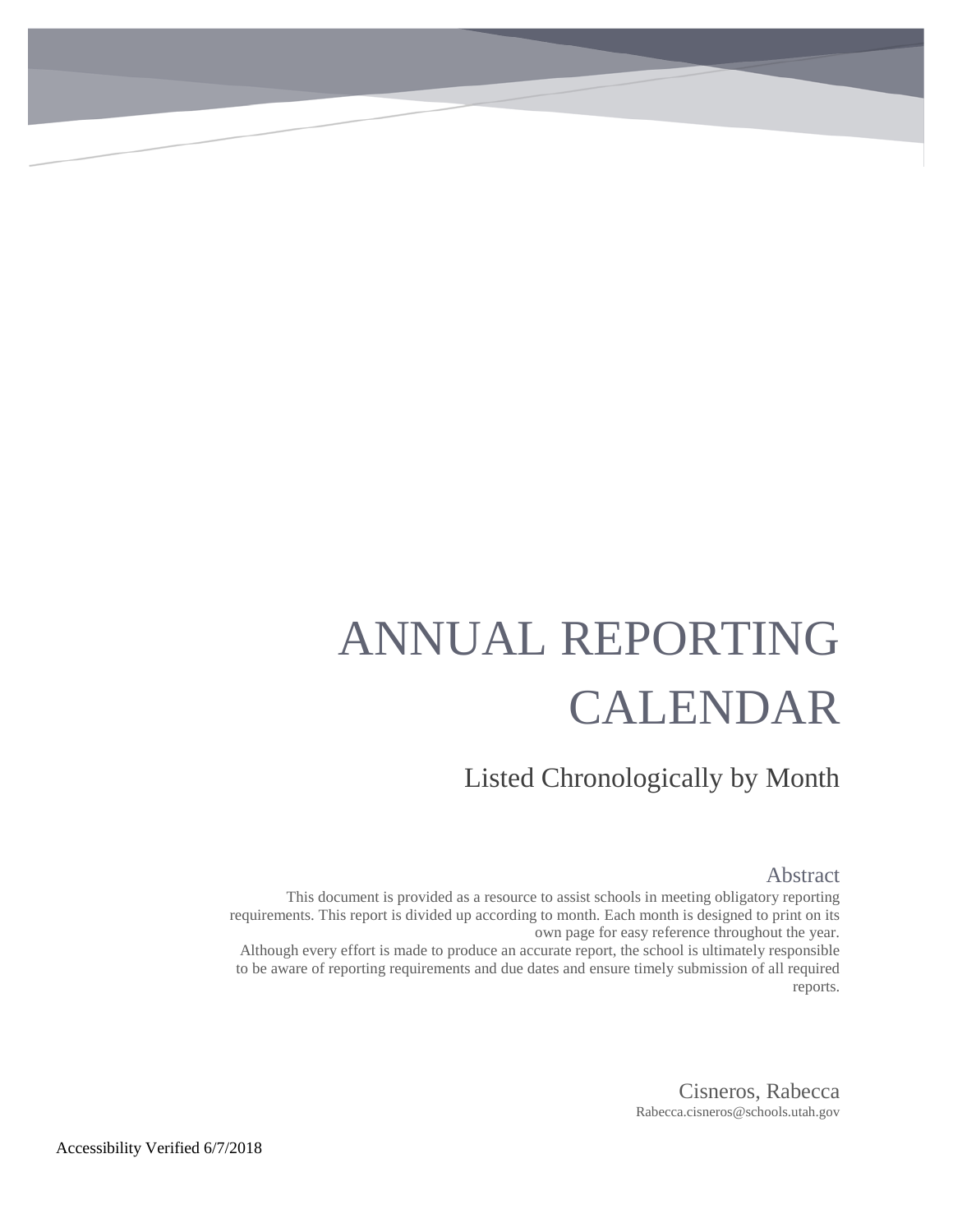Updated: 6/25/2018

## Contents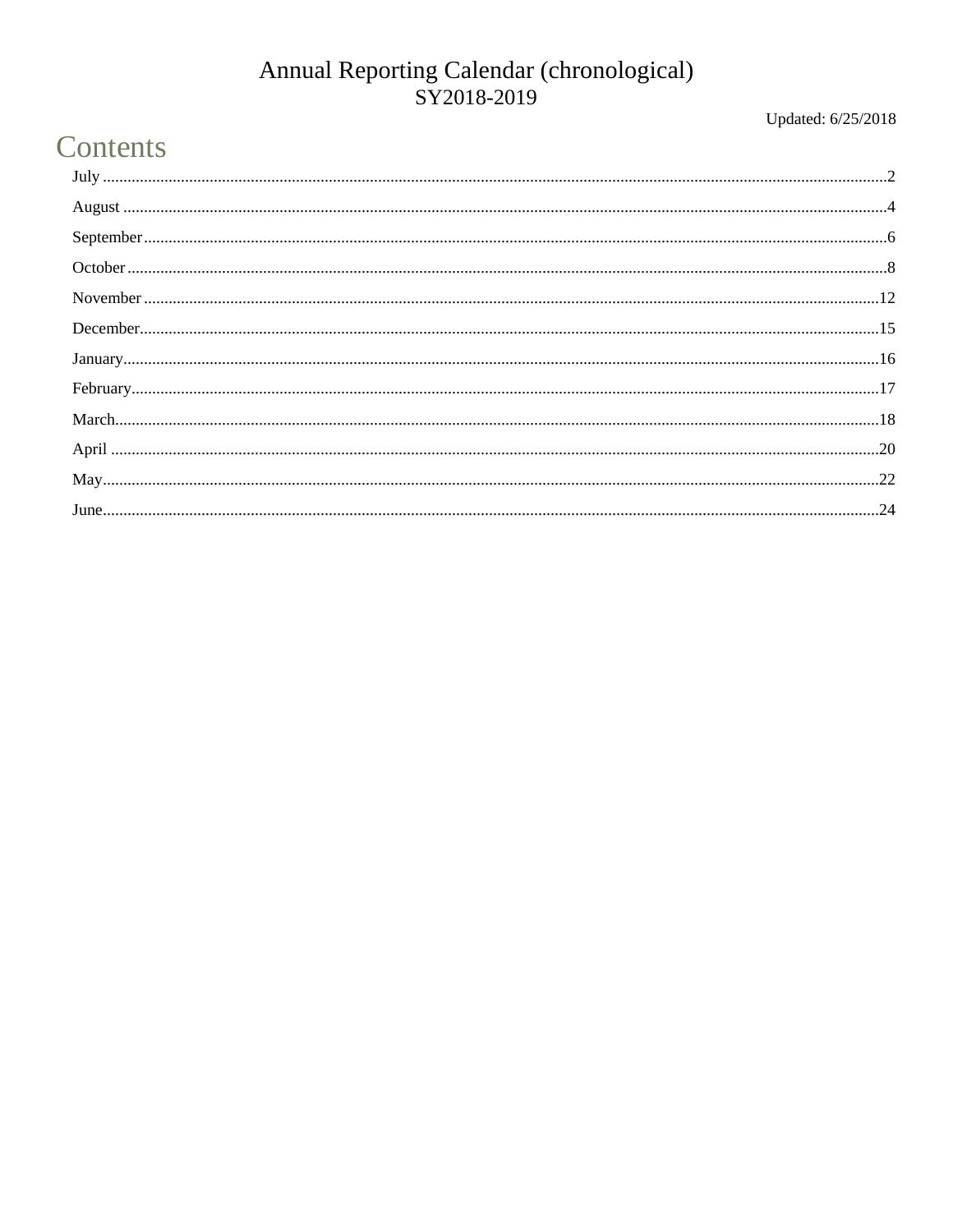<span id="page-2-0"></span>

| <b>Date Due</b>       | <b>Report</b>                                                                         |                                                                   | <b>Contact</b>                                                                                                                                                                                                       | <b>Notes</b>                                                                                                                                                                                                                                                                                                                                                                                                |
|-----------------------|---------------------------------------------------------------------------------------|-------------------------------------------------------------------|----------------------------------------------------------------------------------------------------------------------------------------------------------------------------------------------------------------------|-------------------------------------------------------------------------------------------------------------------------------------------------------------------------------------------------------------------------------------------------------------------------------------------------------------------------------------------------------------------------------------------------------------|
| July                  |                                                                                       |                                                                   |                                                                                                                                                                                                                      |                                                                                                                                                                                                                                                                                                                                                                                                             |
| July<br>(NLT July 22) | and original budget for<br>Auditor and USBE                                           | File final budget for last year<br>current year to the Utah State | Patricia Nelson<br><b>State Auditor's Office</b><br>$(801)$ 538-1334<br>Von Hortin<br>von.hortin@schools.utah.gov<br><b>USBE Finance</b><br>801-538-7802                                                             | Submit to USBE via UPEFS. 53G-7-303(5)<br>makes budgets due within 30 days after<br>adoption. Upload to State Auditors website<br>no later than 30 days after adoption.<br>Note: the State Auditor will withhold all<br>State funding sources if the Charter schools<br>become delinquent in their reporting.                                                                                               |
| July                  | Submit Fresh Fruit and<br>Vegetable Program<br>agreements                             |                                                                   | Leslie Haberkern<br>leslie.haberkern@schools.utah.gov<br><b>USBE Child Nutrition Programs</b><br>$(801)$ 538-7562                                                                                                    |                                                                                                                                                                                                                                                                                                                                                                                                             |
| 1 <sup>st</sup>       | <b>Annual Assurances</b>                                                              |                                                                   | Kirin McInnis<br>kirin.mcinnis@schools.utah.gov<br><b>USBE</b> Finance<br>801-538-7674                                                                                                                               | Signed by the Director; must be done before<br>current year funds are expended. Not in UCA<br>for 2018-2019 school year. A fillable PDF<br>will be sent to all directors.                                                                                                                                                                                                                                   |
| 1 <sup>st</sup>       | Enter all student data<br>parties into the Board's<br>Meta Data Dictionary            | elements shared with third                                        | David Sallay<br>David.sallay@schools.utah.gov<br><b>USBE Data Privacy Auditor</b><br>801-538-7758                                                                                                                    | LEA will certify that it is complete as of<br>Oct $1st$ and provide a description of the<br>process used to collect the list of vendors<br>and data elements.                                                                                                                                                                                                                                               |
| 10 <sup>th</sup>      | Year End UTREx/Data<br>Clearinghouse upload                                           |                                                                   | For Technical Assistance:<br>801-538-7800 option 2 or<br>utrexhelp@schools.utah.gov<br>Other Assistance:<br>Malia McIlvenna<br>malia.mcilvenna@schools.utah.gov<br><b>USBE Data &amp; Statistics</b><br>801-538-7731 | Upload then inspect file. Instructions and<br>submissions are at the<br>datagateway.schools.utah.gov/UTREx                                                                                                                                                                                                                                                                                                  |
| 16 <sup>th</sup>      | Check the Out of School<br>Youth (OOSY) Report for<br><b>Adult Education Carnegie</b> | students earning a GED or an<br>unit diploma (if applicable)      | <b>Brian Olmstead</b><br>brian.olmstead@schools.utah.gov<br><b>USBE</b> - Adult Education<br>801-538-7824                                                                                                            | The OOSY Report may be accessed via a<br>link in UTREx. It lists the names and<br>completion data for out-of-school youth who<br>successfully completed the GED or an adult<br>education diploma during that same program<br>year. These students may currently be listed<br>as a dropout; it is up to the LEA to update<br>any of their student statuses to completer or<br>graduate.                      |
| 30 <sup>th</sup>      | <b>Utah Public Finance</b><br>(Transparency) Website<br>Submission                    |                                                                   | Darrell Swenson<br><b>State Division of Finance</b><br>801-538-3059                                                                                                                                                  | For schools with annual revenues or<br>expenses greater than \$500,000.<br>Quarter Revenue & Expenses must be<br>uploaded within 30 days, except at year end.<br>Note: the State Auditor will withhold all<br>State funding sources if the Charter schools<br>become delinquent in their reporting.<br>Recently, the Auditor has decided this<br>includes being delinquent in reporting to<br>Transparency. |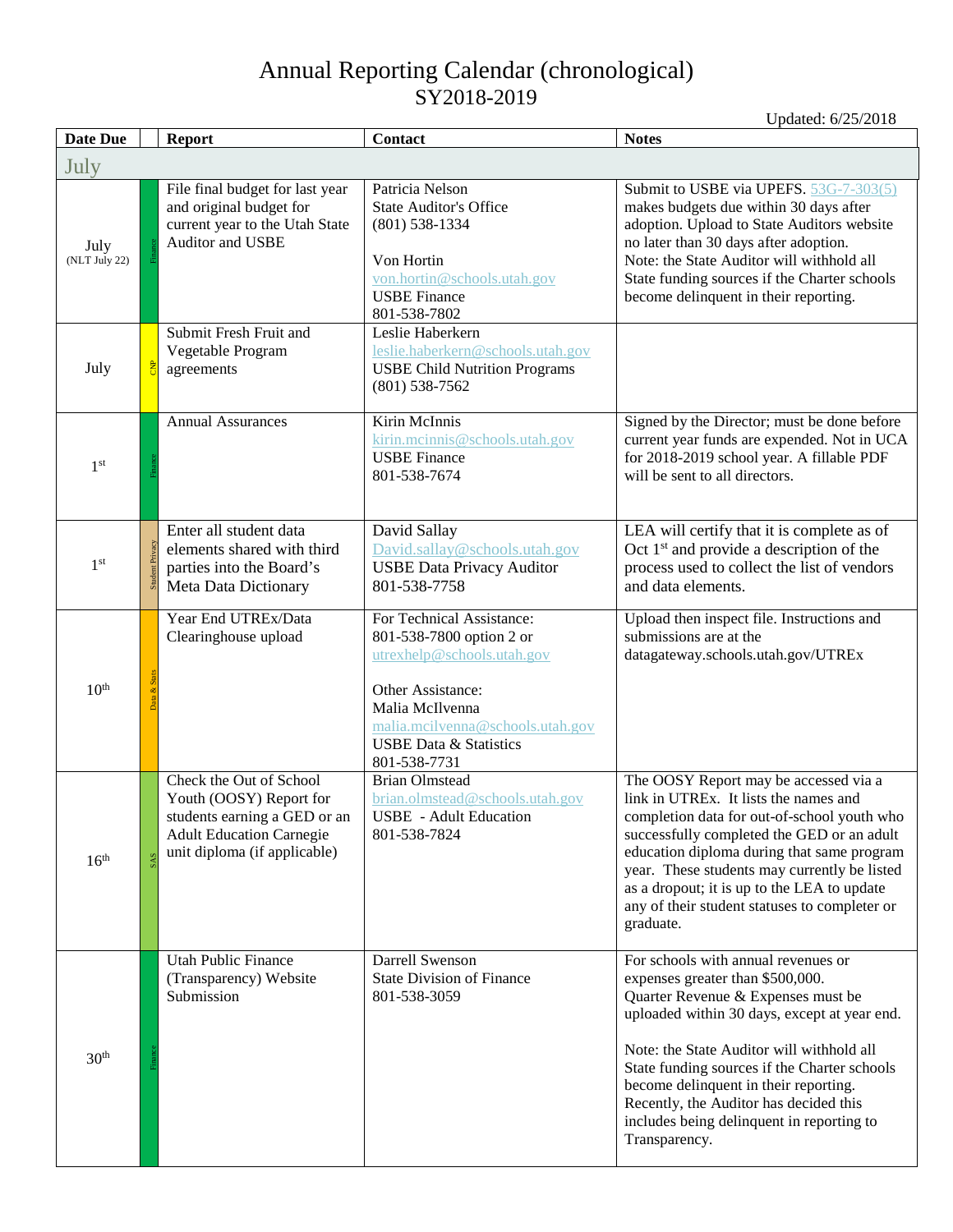| Date Due         | <b>Report</b>                                                                      | <b>Contact</b>                                                                               | <b>Notes</b>                                                                                                                                                                                                                                                                                                                                                |
|------------------|------------------------------------------------------------------------------------|----------------------------------------------------------------------------------------------|-------------------------------------------------------------------------------------------------------------------------------------------------------------------------------------------------------------------------------------------------------------------------------------------------------------------------------------------------------------|
| 30 <sup>th</sup> | Title 1 Reimbursement                                                              | Sandi Grant<br>Sandra.grant@schools.utah.gov<br><b>USBE Federal Programs</b><br>801-538-7844 | Last date for reimbursement request for time<br>period up-to and including June 30 <sup>th.</sup>                                                                                                                                                                                                                                                           |
| 31 <sup>st</sup> | Deposits and Investments<br>Report to the State Money<br>Management Council        | Ann Pedroza<br>Money Management Council<br>801-538-1883                                      | money-management-council webpage                                                                                                                                                                                                                                                                                                                            |
| 31 <sup>st</sup> | File DWS wage report for<br>prior quarter                                          |                                                                                              |                                                                                                                                                                                                                                                                                                                                                             |
| 31 <sup>st</sup> | Applications for Alternative<br>Routes to Licensure (ARL)<br>program due July 31st | Kathy Webb<br>Kathy.webb@schools.utah.gov<br>USBE Teaching & Learning<br>801-538-7736        | Applications for new ARL candidates<br>(applying individually) for the upcoming<br>school year are accepted March 1 - July 31.<br>ARL will accept applications at any time if<br>the LEA contacts the office and informs<br>them that they are hiring or are interested in<br>hiring the individual. Application found at<br>licensing applications webpage |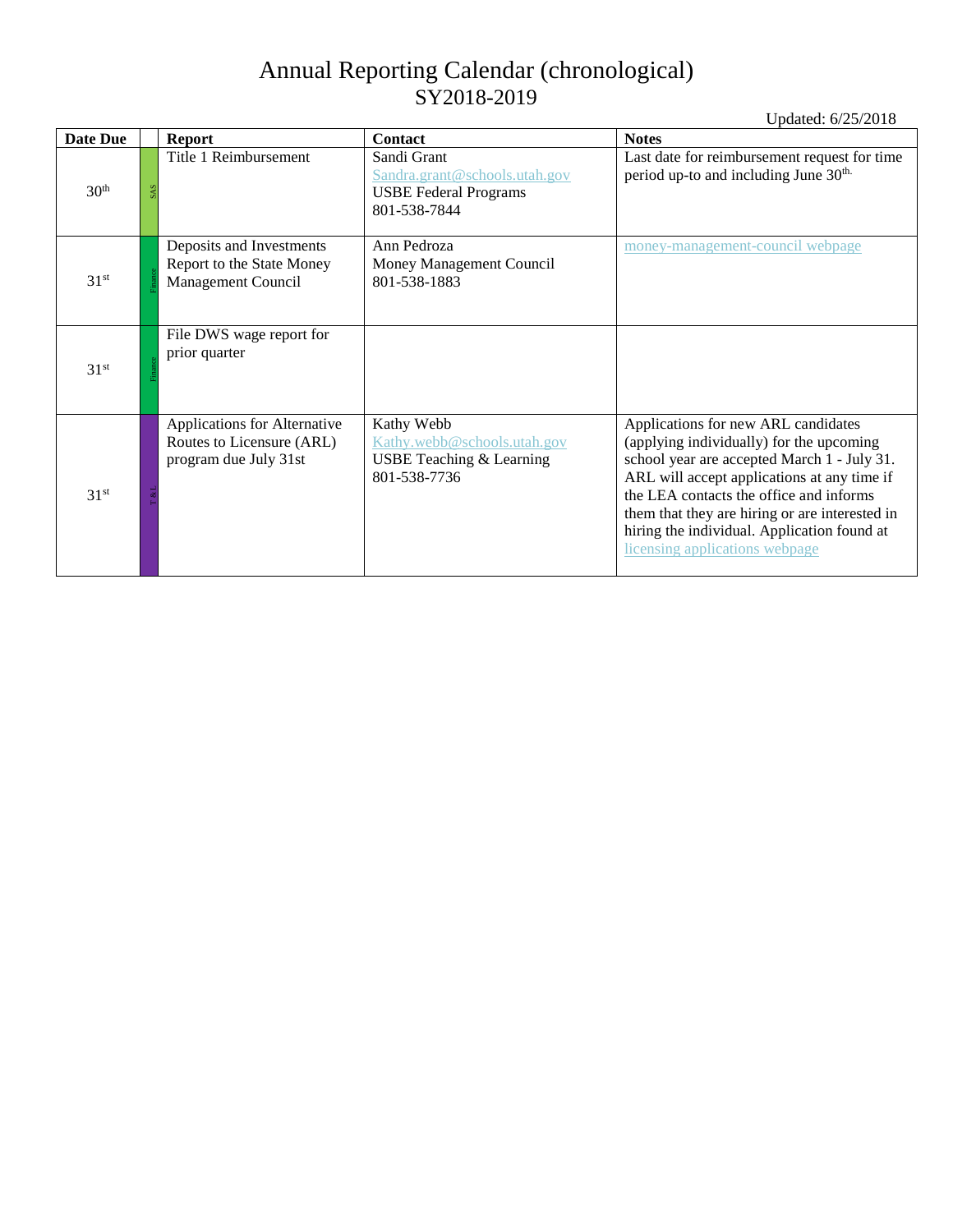<span id="page-4-0"></span>

| <b>Date Due</b>  |                 | <b>Report</b>                                                        | <b>Contact</b>                                                                                                                                                                                          | <b>Notes</b>                                                                                                                                                                                                                                                                       |
|------------------|-----------------|----------------------------------------------------------------------|---------------------------------------------------------------------------------------------------------------------------------------------------------------------------------------------------------|------------------------------------------------------------------------------------------------------------------------------------------------------------------------------------------------------------------------------------------------------------------------------------|
| August           |                 |                                                                      |                                                                                                                                                                                                         |                                                                                                                                                                                                                                                                                    |
| August           |                 | <b>KEEP Entry Assessment</b>                                         | Liz Williams<br>liz.williams@schools.utah.gov<br><b>USBE Kindergarten Specialist</b><br>801-538-7721                                                                                                    | 3 weeks before $1st$ day of school – 3<br>weeks after Kindergarten starts                                                                                                                                                                                                          |
| 1st              | Student Privacy | Email name of data manager                                           | David Sallay<br>David.sallay@schools.utah.gov<br><b>USBE Data Privacy Auditor</b><br>801-538-7758                                                                                                       | Each year, designate an individual to act<br>as a student data manager to fulfill the<br>responsibilities of a student data manager                                                                                                                                                |
| 1 <sup>st</sup>  | SAS             | Drop Out Report grades 9-12                                          | Corby Eason<br>Corby.eason@schools.utah.gov<br><b>Student Advocacy Services</b><br>801-538-7863                                                                                                         | Sent via Survey Monkey. Report for the<br>previous year. See R277-606-4                                                                                                                                                                                                            |
| 1 <sup>st</sup>  | <b>B</b>        | Determine and conduct<br>Afterschool<br><b>Snack Program reviews</b> | <b>Matthew Anderson</b><br>matthew.anderson@schools.utah<br>.gov<br><b>USBE Child Nutrition</b><br>801-538-7682                                                                                         | This is a good time to develop your ASP<br>monitoring schedule.<br>Annual requirement to conduct two ASP<br>site reviews per year (one review must be<br>conducted the first 4 weeks, form<br>located on the CNP public website, ASP,<br>Forms and Resources Tab)                  |
| 6 <sup>th</sup>  | <b>B</b>        | <b>Child Nutrition Claims</b>                                        | <b>Child Nutrition Programs</b><br><b>USBE School Specialist</b><br>801-538-7680                                                                                                                        | July claim due in pending approval in<br><b>CNPweb</b>                                                                                                                                                                                                                             |
| 15 <sup>th</sup> |                 | DLM Educator Portal opens for<br>Teacher account clean-up            | <b>Tracy Gooley</b><br>tracy.gooley@schools.utah.gov<br><b>USBE Special Education</b><br>801-538-7887                                                                                                   | Coordinators should update teacher<br>accounts for accuracy before they get<br>uploaded to the Moodle training site.                                                                                                                                                               |
| 15 <sup>th</sup> |                 | Pre-approval due date for Early<br>Literacy Program Plan             | Jennifer Throndsen<br>Jennifer.throndsen@schools.uta<br>h.gov<br>PreK-12 Literacy Coordinator<br>801-538-7893<br>Sara Wiebke<br>Sara.wiebke@schools.utah.gov<br>K-3 Literacy Specialist<br>801-538-7935 | The 18-19 Application will be emailed to<br>all Literacy Directors and Curriculum<br>Directors and uploaded into the UCA.<br>Pre-approval is not required, but may be<br>useful in ensuring the plan meets the new<br>requirements per 53F-2-503 as described<br>in LIT trainings. |
| 15 <sub>th</sub> | Misc.           | <b>Drivers Education Bi-annual</b><br>report                         | Caren Johnson<br>caren.johnson@schools.utah.gov<br><b>USBE</b><br>801-538-7773                                                                                                                          | Form is emailed to all LEAs with<br>programs.                                                                                                                                                                                                                                      |
| 22nd             |                 | <b>DLM Teacher Moodle Training</b><br>open                           | <b>Tracy Gooley</b><br>tracy.gooley@schools.utah.gov<br><b>USBE Special Education</b><br>801-538-7887                                                                                                   | Teachers can access the DLM Moodle<br>training site to complete required yearly<br>training. This must be done first to gain<br>access to their Educator Portal KITE<br>account to view student accounts.                                                                          |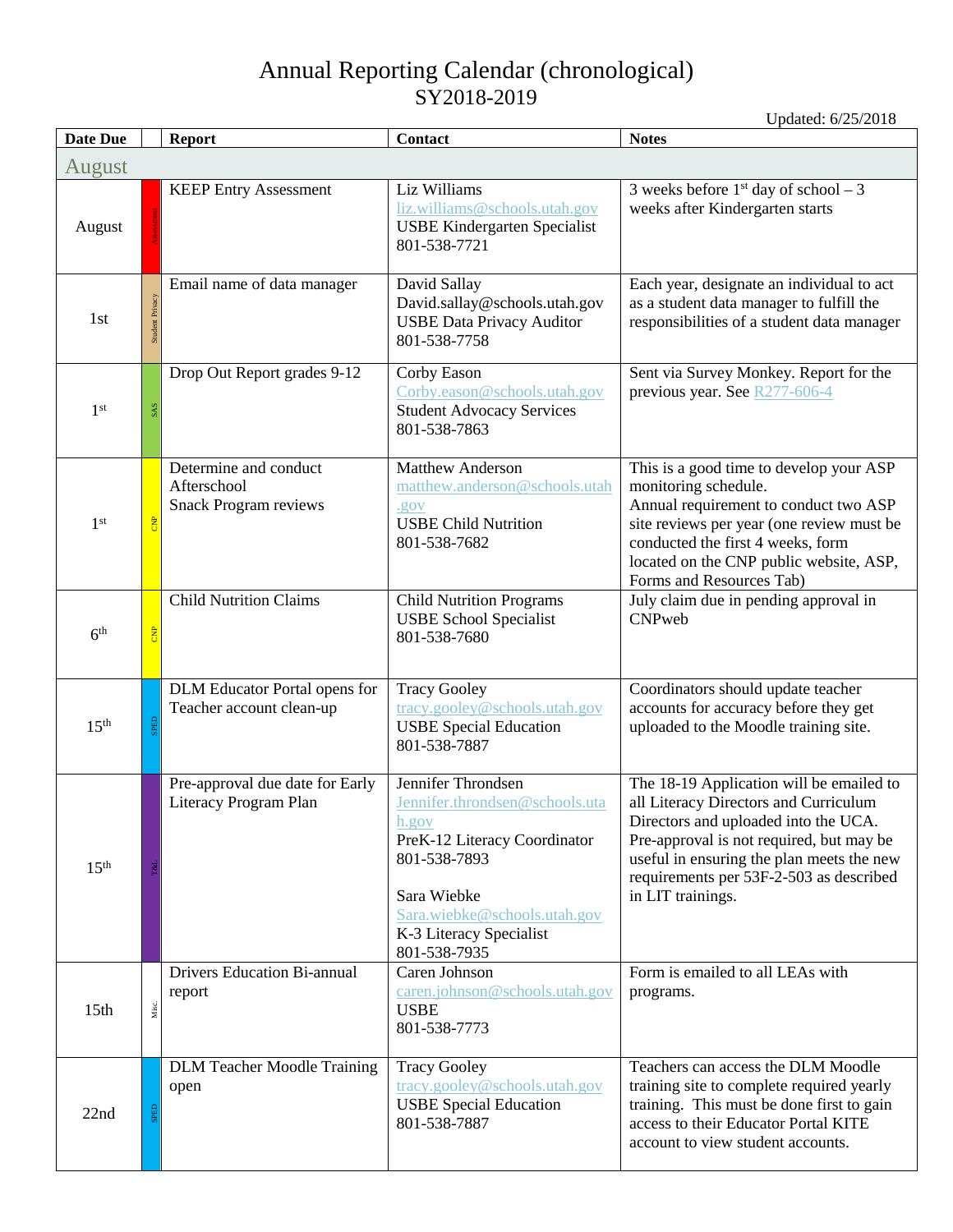| Date Due                               | <b>Report</b>                                    | <b>Contact</b>                                                                                   | <b>Notes</b>                                                                                                                                                                                            |
|----------------------------------------|--------------------------------------------------|--------------------------------------------------------------------------------------------------|---------------------------------------------------------------------------------------------------------------------------------------------------------------------------------------------------------|
| Beginning<br>of Your<br>School<br>Year | <b>Start Beginning of Year DIEBLS</b><br>testing | <b>Heather Gross</b><br>Heather.gross@schools.utah.gov<br><b>USBE</b> Assessment<br>801-538-7542 | Window is open through Sept 30. For<br>grades 1-3 (K is optional). Enter data by<br>Oct. 31st.                                                                                                          |
| Beginning<br>of Your<br>School<br>Year | <b>Complete Direct Certification</b>             | <b>Child Nutrition Programs</b><br><b>USBE School Specialist</b><br>801-538-7680                 | Direct Cert to be done at or around the<br>beginning of the school year; Direct<br>Certification data available through<br>CNP web or ASPIRE; a full match against<br>the entire enrollment is required |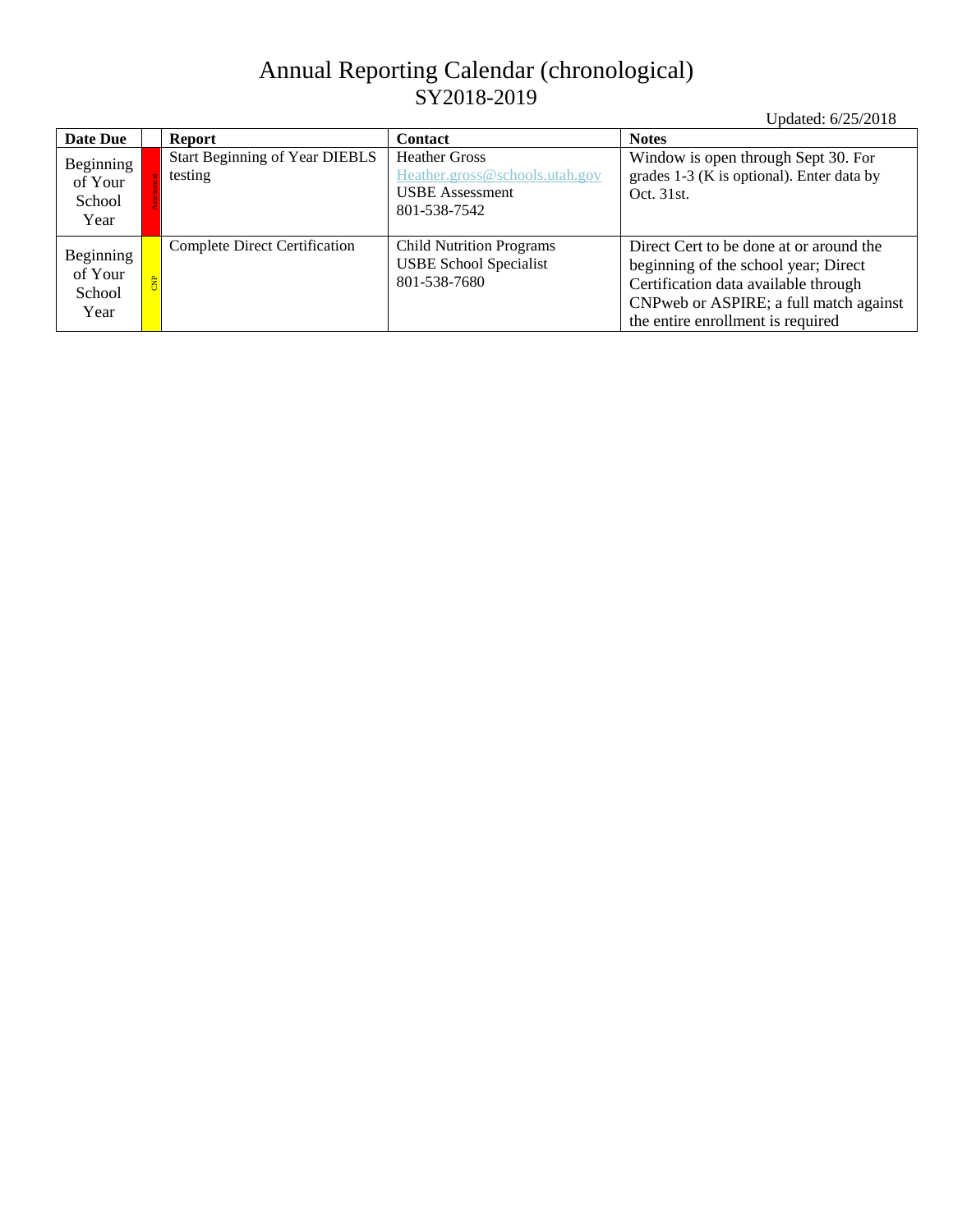<span id="page-6-0"></span>

| Date Due         |                | <b>Report</b>                                                                                                                                  | Contact                                                                                                 | <b>Notes</b>                                                                                                                                                                                                                                                                                                                                                                           |  |
|------------------|----------------|------------------------------------------------------------------------------------------------------------------------------------------------|---------------------------------------------------------------------------------------------------------|----------------------------------------------------------------------------------------------------------------------------------------------------------------------------------------------------------------------------------------------------------------------------------------------------------------------------------------------------------------------------------------|--|
| September        |                |                                                                                                                                                |                                                                                                         |                                                                                                                                                                                                                                                                                                                                                                                        |  |
| 4 <sup>th</sup>  | $rac{P}{C}$    | <b>Child Nutrition Claims</b>                                                                                                                  | <b>Child Nutrition Programs</b><br><b>USBE School Specialist</b><br>801-538-7680                        | August claim due in pending approval in<br>CNPweb                                                                                                                                                                                                                                                                                                                                      |  |
| 15 <sup>th</sup> | Finance        | Student Membership Audit for<br>prior year                                                                                                     | Kirin McInnis<br>kirin.mcinnis@schools.utah.gov<br><b>USBE Finance</b><br>801-538-7674                  | To be conducted by an independent auditor<br>and submitted by your auditor to the<br>attention of USBE Finance. The auditor<br>must follow the procedures listed in the<br>Guide for Agreed-Upon Procedures<br><b>Engagements for Local Education</b><br>Agencies.                                                                                                                     |  |
| 15 <sup>th</sup> |                | <b>LEA Testing Plan</b>                                                                                                                        | Jared Wright<br>jared.wright@schools.utah.gov<br><b>USBE</b> Assessment<br>801-538-7871                 | The LEA Testing Plan will be shared with<br>USBE via a form in SurveyMonkey. The<br>link to that form will be sent out the<br>beginning of August. The information that<br>will need to be shared is found in Board<br>Rule, R277-404-5.                                                                                                                                               |  |
| 15 <sup>th</sup> | <b>T&amp;L</b> | IB Applications for funding<br>associated with the IB program                                                                                  | <b>Garret Rose</b><br>Garret.Rose@schools.utah.gov<br>USBE Teaching & Learning<br>801-538-7616          | <b>Early College Webpage</b>                                                                                                                                                                                                                                                                                                                                                           |  |
| 15 <sup>th</sup> | <b>T&amp;L</b> | Assurance and Expenditure forms<br>due (for schools offering<br>Concurrent Enrollment)                                                         | <b>Garret Rose</b><br>Garret.Rose@schools.utah.gov<br>USBE Teaching & Learning<br>801-538-7616          | <b>Early College Webpage</b>                                                                                                                                                                                                                                                                                                                                                           |  |
| 18 <sup>th</sup> | <b>SAS</b>     | Check the Out of School Youth<br>(OOSY) Report for students<br>earning a GED or an Adult<br>Education Carnegie unit diploma<br>(if applicable) | <b>Brian Olmstead</b><br>brian.olmstead@schools.utah.gov<br><b>USBE</b> Adult Education<br>801-538-7824 | The OOSY Report may be accessed via a<br>link in UTREx. It lists the names and<br>completion data for out-of-school youth<br>who successfully completed the GED or an<br>adult education diploma during that same<br>program year. These students may<br>currently be listed as a dropout; it is up to<br>the LEA to update any of their student<br>statuses to completer or graduate. |  |
| 19 <sup>th</sup> | SPED           | <b>DLM</b> Instructionally Embedded<br>Assessment window open                                                                                  | <b>Tracy Gooley</b><br>tracy.gooley@schools.utah.gov<br><b>USBE Special Education</b><br>801-538-7887   | Students who are eligible for the alternate<br>assessment must have 1% marked within<br>their special education record (SCRAM)<br>and be enrolled in an appropriate course.<br>Testing Window September 19 - February<br>27. Students can be assessed anytime during<br>the window.                                                                                                    |  |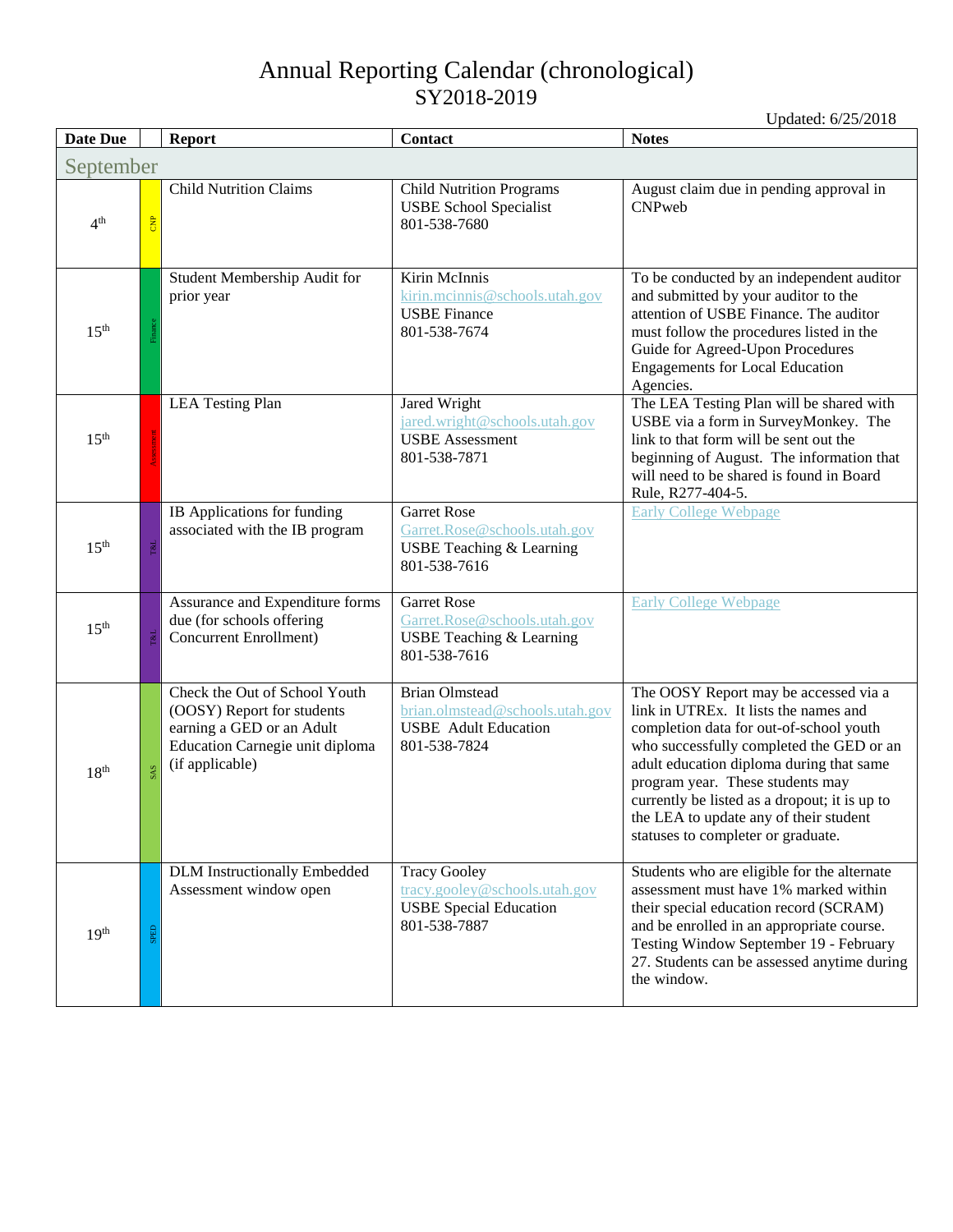| <b>Date Due</b>                              |        | <b>Report</b>                                                                    | <b>Contact</b>                                                                                                              | <b>Notes</b>                                                                                                                                                                                                                                                                                                                                                                |
|----------------------------------------------|--------|----------------------------------------------------------------------------------|-----------------------------------------------------------------------------------------------------------------------------|-----------------------------------------------------------------------------------------------------------------------------------------------------------------------------------------------------------------------------------------------------------------------------------------------------------------------------------------------------------------------------|
| 30 <sup>th</sup>                             |        | Utah Public Finance<br>(Transparency) Website<br>Submission: Annual Payroll Data | Darrell Swenson<br><b>State Division of Finance</b><br>801-538-3059                                                         | For schools with annual revenues or<br>expenses greater than \$500,000.<br>Must be uploaded within 90 days after year<br>end.<br>Note: the State Auditor will withhold all<br>State funding sources if the Charter schools<br>become delinquent in their reporting.<br>Recently, the Auditor has decided this<br>includes being delinquent in reporting to<br>Transparency. |
| 30 <sup>th</sup>                             |        | Last day for Beginning of Year<br><b>DIEBLS</b> testing                          | <b>Heather Gross</b><br>Heather.gross@schools.utah.gov<br><b>USBE</b> Assessment<br>801-538-7542                            | For grades 1-3. Enter data by Oct. 31st.                                                                                                                                                                                                                                                                                                                                    |
| 30 <sup>th</sup>                             |        | <b>KEEP Entry Data is Due</b>                                                    | Liz Williams<br>liz.williams@schools.utah.gov<br><b>USBE Kindergarten Specialist</b><br>801-538-7721                        | The KEEP Entry data is due in the Data<br>Gateway by September 30th.                                                                                                                                                                                                                                                                                                        |
| 30 <sup>th</sup>                             | SPED   | Last day to obligate IDEA funds<br>from prior FY                                 | <b>Neil Stevens</b><br>Neil.stevens@schools.utah.gov<br><b>USBE Special Education</b><br>801-538-7819                       | This is the last day the LEA may spend<br>IDEA funds that were available beginning<br>July 1.                                                                                                                                                                                                                                                                               |
| 30 <sup>th</sup>                             | SPED   | <b>Extended Year for Special</b><br><b>Educator (EYSE) Stipends Report</b>       | Cole Shakespear<br>Cole.Shakespear@schools.utah.g<br><b>OV</b><br><b>USBE Special Education</b><br>801-538-7576             | For days worked during the 2 weeks before<br>the school year begins. Submitted within<br>UPIPS.                                                                                                                                                                                                                                                                             |
| 30 <sup>th</sup>                             | SPED   | <b>CEIS Report</b>                                                               | <b>Neil Stevens</b><br>Neil.stevens@schools.utah.gov<br><b>USBE Special Education</b><br>801-538-7819                       | Required for any LEAs that used funds for<br>CEIS during 2015-2016, 2016-2017, or<br>2017-2018. Submitted within UPIPS.                                                                                                                                                                                                                                                     |
| 30 <sup>th</sup>                             | SPED   | <b>Special Education Dispute</b><br>Resolution                                   | Emily Bytheway<br>emily.bytheway@schools.utah.gov<br><b>USBE Special Education</b><br>801-538-7884                          | Verify the report received from the USBE<br>Special Education section (in UPIPS) of the<br>number of dispute resolutions in prior SY.                                                                                                                                                                                                                                       |
| End of<br>September<br>$-$ End of<br>October | Health | Vision Screening                                                                 | Scot Wells<br>swells@utah.gov<br>The Division of Services for the<br>Blind and Visually Impaired<br>(DSBVI)<br>801-323-4343 | Vision Screening should start at the end of<br>September, though the earlier in the school<br>year the better.<br>Vision reports need to be completed by June<br>15th or before school ends for that school<br>year.                                                                                                                                                        |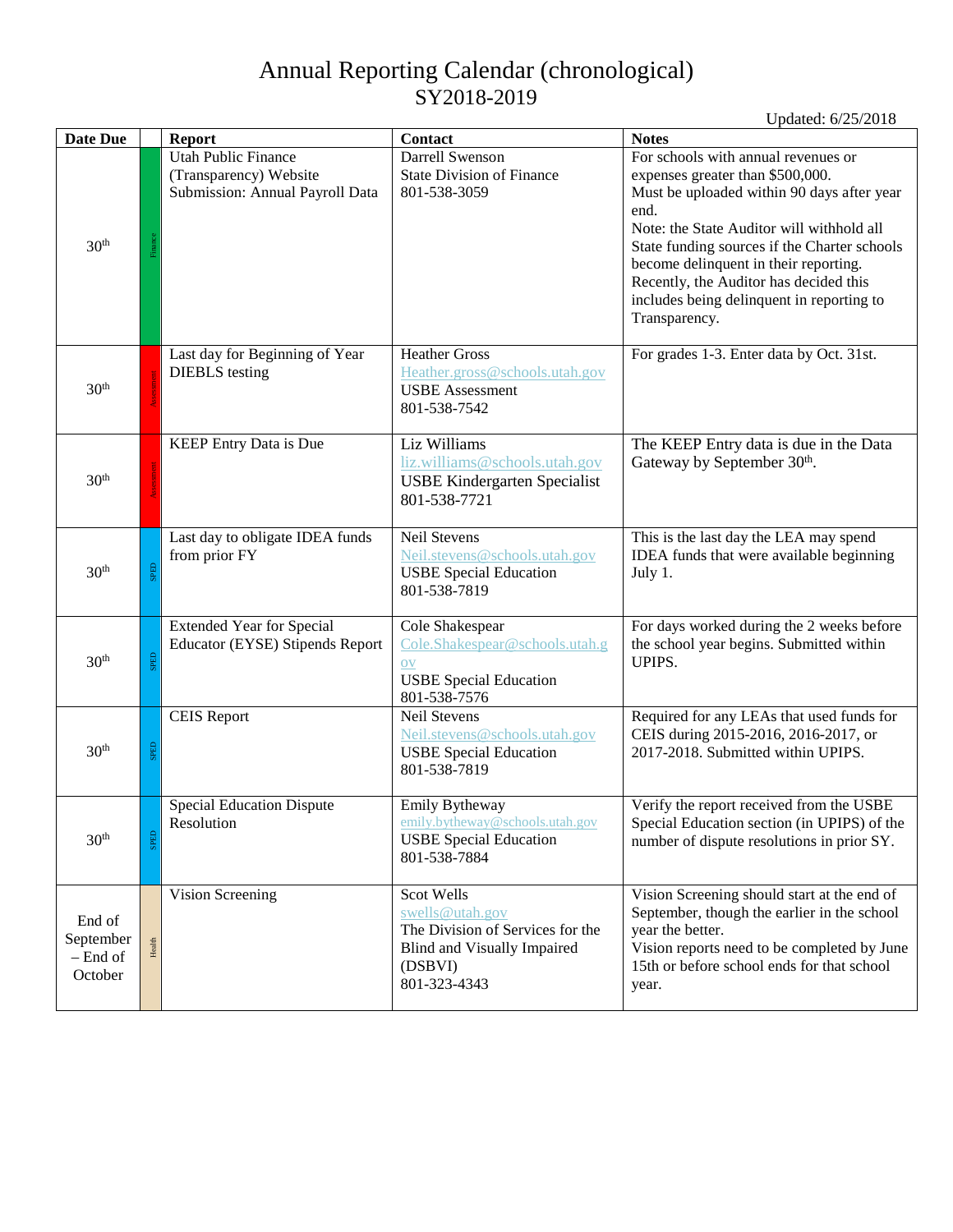<span id="page-8-0"></span>

| <b>Date Due</b> |                 | <b>Report</b>                                                                                                                                  | Contact                                                                                                                                                                                                                            | <b>Notes</b>                                                                                                                                                                                                                                                                                                                                                                                    |  |  |  |
|-----------------|-----------------|------------------------------------------------------------------------------------------------------------------------------------------------|------------------------------------------------------------------------------------------------------------------------------------------------------------------------------------------------------------------------------------|-------------------------------------------------------------------------------------------------------------------------------------------------------------------------------------------------------------------------------------------------------------------------------------------------------------------------------------------------------------------------------------------------|--|--|--|
| October         |                 |                                                                                                                                                |                                                                                                                                                                                                                                    |                                                                                                                                                                                                                                                                                                                                                                                                 |  |  |  |
| October         | Health          | Vision Screening                                                                                                                               | Scot Wells<br>swells@utah.gov<br>The Division of Services for<br>the Blind and Visually<br>Impaired (DSBVI)<br>801-323-4343                                                                                                        | Vision Screening should start at the end of<br>September, though the earlier in the school<br>year the better.<br>Vision reports need to be completed by June<br>15th or before school ends for that school year.                                                                                                                                                                               |  |  |  |
| October         |                 | Letter of Information to send<br>to parents by schools<br>participating in the STEM<br><b>Action Center</b>                                    | <b>Kellie Yates</b><br>kellieyates@utah.gov<br><b>STEM Education Liaison and</b><br>Program Specialist<br>Governor's Office of<br>Economic Development<br>801-538-8765                                                             | Schools participating with the STEM Action<br>Center will receive a Letter of Information by<br>October to send to parents letting them know<br>that their child is involved in a project paid for<br>by the legislature and that they have the option<br>to opt out of having their data included in the<br>analysis.                                                                          |  |  |  |
| 1 <sup>st</sup> |                 | Final due date for Early<br>Literacy Program Plan                                                                                              | Jennifer Throndsen<br>Jennifer.throndsen@schools.<br>utah.gov<br>PreK-12 Literacy<br>Coordinator<br>801-538-7893<br>Sara Wiebke<br>Sara.wiebke@schools.utah.g<br>$\overline{\text{ov}}$<br>K-3 Literacy Specialist<br>801-538-7935 | The 18-19 Application will be emailed to all<br>Literacy Directors and Curriculum Directors<br>and uploaded into the UCA. Per 53F-2-503,<br>plans are required to have been approved by<br>the LEAs local board in an open, public<br>meeting prior to submission on Oct. 1. Failure<br>to meet due dates per Board Rule R277-406,<br>will result in ineligibility for Early Literacy<br>funds. |  |  |  |
| 1 <sup>st</sup> | Student Privacy | Provide the Superintendent a<br>copy or link to the LEA's<br>Data Governance Plan &<br><b>Information Technology</b><br>Systems Security Plan. | David Sallay<br>David.sallay@schools.utah.g<br>OV<br><b>USBE Data Privacy Auditor</b><br>801-538-7758                                                                                                                              | Send link or plan via email.                                                                                                                                                                                                                                                                                                                                                                    |  |  |  |
| $1^{st}$        |                 | Mid-Year Standards<br><b>Assessment Benchmarks</b>                                                                                             | Kim Rathke<br>kim.rathke@schools.utah.gov<br><b>USBE</b> Assessment<br>801-538-7876                                                                                                                                                | OPTIONAL. Closes March 8th.<br>Grade 6-8 science will NOT be available.                                                                                                                                                                                                                                                                                                                         |  |  |  |
| 1 <sup>st</sup> |                 | UPEFS, which includes<br><b>Annual Financial Report</b><br>(AFR) and Annual Program<br>Report (APR) for prior year                             | Von Hortin<br>von.hortin@schools.utah.gov<br><b>USBE</b> Finance<br>$(801)$ 538-7670<br><b>Emily Britton</b><br><b>State Auditor's Office</b><br>$(801)$ 310-0803                                                                  | Submit to USBE via UPEFS. Upload the AFR<br>to State Auditors website no later than 180<br>days after year end.<br>Note: the State Auditor will withhold all State<br>funding sources if the Charter schools become<br>delinquent in their reporting. Recently, the<br>Auditor has decided this includes being<br>delinquent in reporting to Transparency.                                      |  |  |  |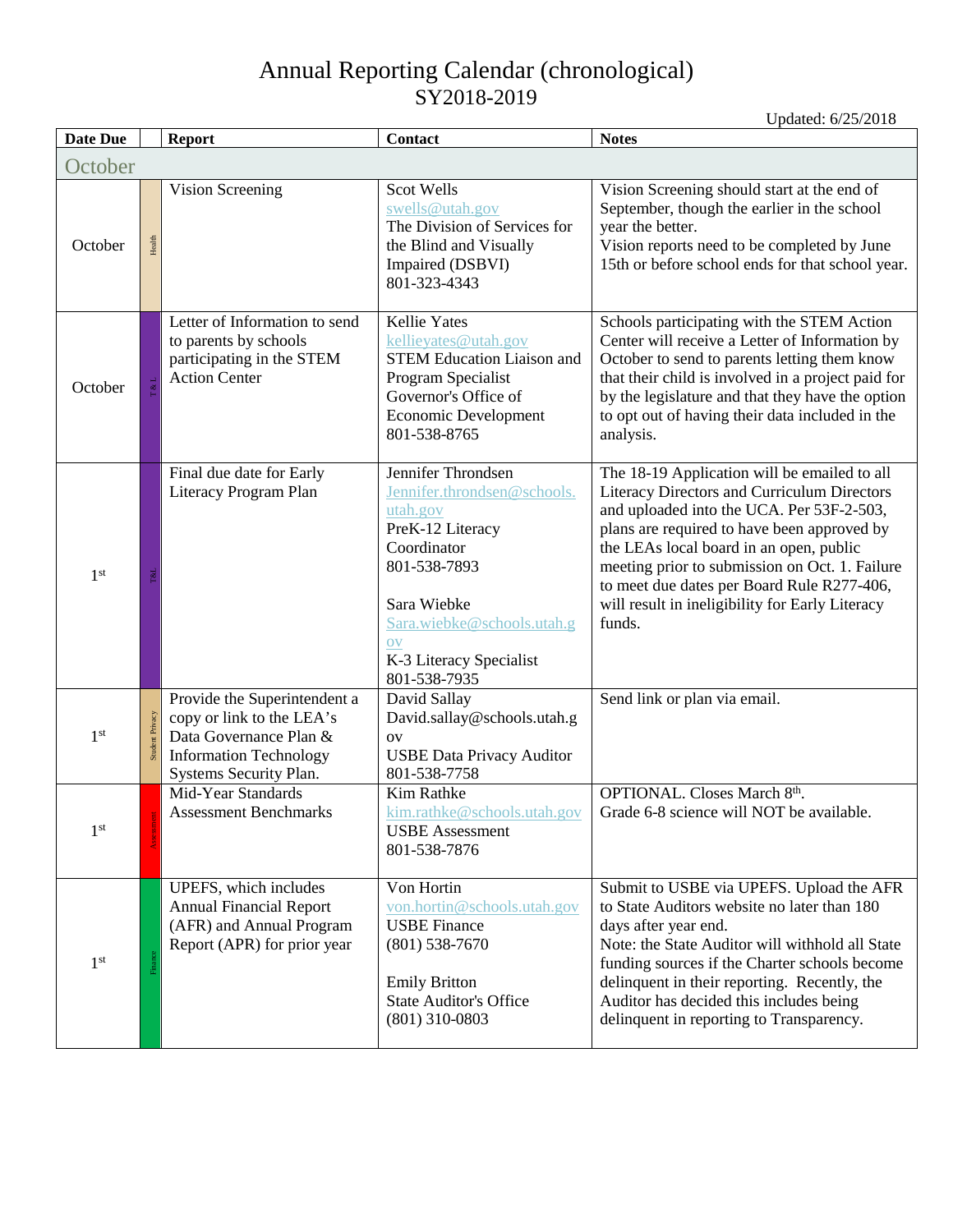| <b>Date Due</b>                  |                    | <b>Report</b>                                                                                                               | Contact                                                                                                                                                       | <b>Notes</b>                                                                                                                                                                                                                                                                                                                                                                                                                                                                                                       |
|----------------------------------|--------------------|-----------------------------------------------------------------------------------------------------------------------------|---------------------------------------------------------------------------------------------------------------------------------------------------------------|--------------------------------------------------------------------------------------------------------------------------------------------------------------------------------------------------------------------------------------------------------------------------------------------------------------------------------------------------------------------------------------------------------------------------------------------------------------------------------------------------------------------|
| 1 <sup>st</sup>                  | <b>CNP</b>         | Verification sample size (if<br>applicable)                                                                                 | <b>USBE Child Nutrition</b><br>Program<br>$(801)$ 538-7920                                                                                                    | Submit to USBE via UPEFS. Upload the AFR<br>to State Auditors website no later than 180<br>days after year end.<br>Note: the State Auditor will withhold all State<br>funding sources if the Charter schools become<br>delinquent in their reporting. Recently, the<br>Auditor has decided this includes being<br>delinquent in reporting to Transparency.                                                                                                                                                         |
| 1 <sup>st</sup>                  | LAND               | <b>School LAND Trust Funding</b><br>Report                                                                                  | Karen Rupp<br>karen.rupp@schools.utah.gov<br><b>USBE School Children's</b><br>Trust<br>801-538-7764                                                           | Enter School LAND Trust expenditures on<br>website - www.schoollandtrust.org                                                                                                                                                                                                                                                                                                                                                                                                                                       |
| 1 <sup>st</sup>                  | L%1                | Final Deadline to Complete<br>CACTUS update (teaching<br>assignments entered)                                               | Erica Horsley<br>erica.horsley@schools.utah.g<br><b>OV</b><br>USBE Teaching & Learning<br>$(801)$ 538-7741                                                    | All information should be correct and<br>complete in CACTUS, including removal of<br>teachers not returning.                                                                                                                                                                                                                                                                                                                                                                                                       |
| 1 <sup>st</sup>                  | <b>SAS</b>         | <b>Cactus Verification of Licensed</b><br>School Counselors for Board<br>Ratio Report                                       | Kim Herrera<br><b>School Counseling Program</b><br>Specialist<br>801-538-7647<br><b>Holly Todd</b><br>School Counseling Program<br>Specialist<br>801-538-7643 | In accordance to R277-462, USBE staff is<br>required to gather information regarding<br>counselor to student ratios by LEA and report<br>this information to USBE. LEAs not meeting the<br>recommended school counselor to student ratio<br>of 1:350 or better, as an average, are required to<br>submit a plan, by May 1, for how they intend to<br>meet this ratio. The report is completed using<br>data collected as of October 1 student enrollment<br>and licensed school counselor FTE counts in<br>CACTUS. |
| $3^{\text{rd}} - 10^{\text{th}}$ | <b>SAS</b>         | Download the Out of School<br>Youth (OOSY) report and<br>update SIS prior to October<br>UTREx submission (if<br>applicable) | Marty Kelly<br>marty.kelly@schools.utah.go<br>V<br><b>USBE</b> - Adult Education<br>$(801) 538 - 7824$                                                        | The OOSY Report may be accessed via a link<br>in UTREx. It lists the names and completion<br>data for out-of-school youth who successfully<br>completed the GED or an adult education<br>diploma during that same program year.<br>These students may currently be listed as a<br>dropout; it is up to the LEA to update any of<br>their student statuses to completer or graduate.<br>This is the final OOSY Report with<br>cumulative data from 7/1 to 9/30.                                                     |
| 4 <sup>th</sup>                  | $rac{p}{\sqrt{2}}$ | <b>Child Nutrition Claims</b>                                                                                               | <b>Child Nutrition Programs</b><br><b>USBE School Specialist</b><br>$(801)$ 538-7680                                                                          | September claim due in pending approval in<br>CNPweb                                                                                                                                                                                                                                                                                                                                                                                                                                                               |
| 7 <sup>th</sup>                  | SPED               | Policy and Procedure Manuals<br>for Special Education                                                                       | <b>Lindsey Adams</b><br>lindsey.adams@schools.utah.<br>gov<br><b>Special Education</b><br>$(801)$ 538-7806                                                    |                                                                                                                                                                                                                                                                                                                                                                                                                                                                                                                    |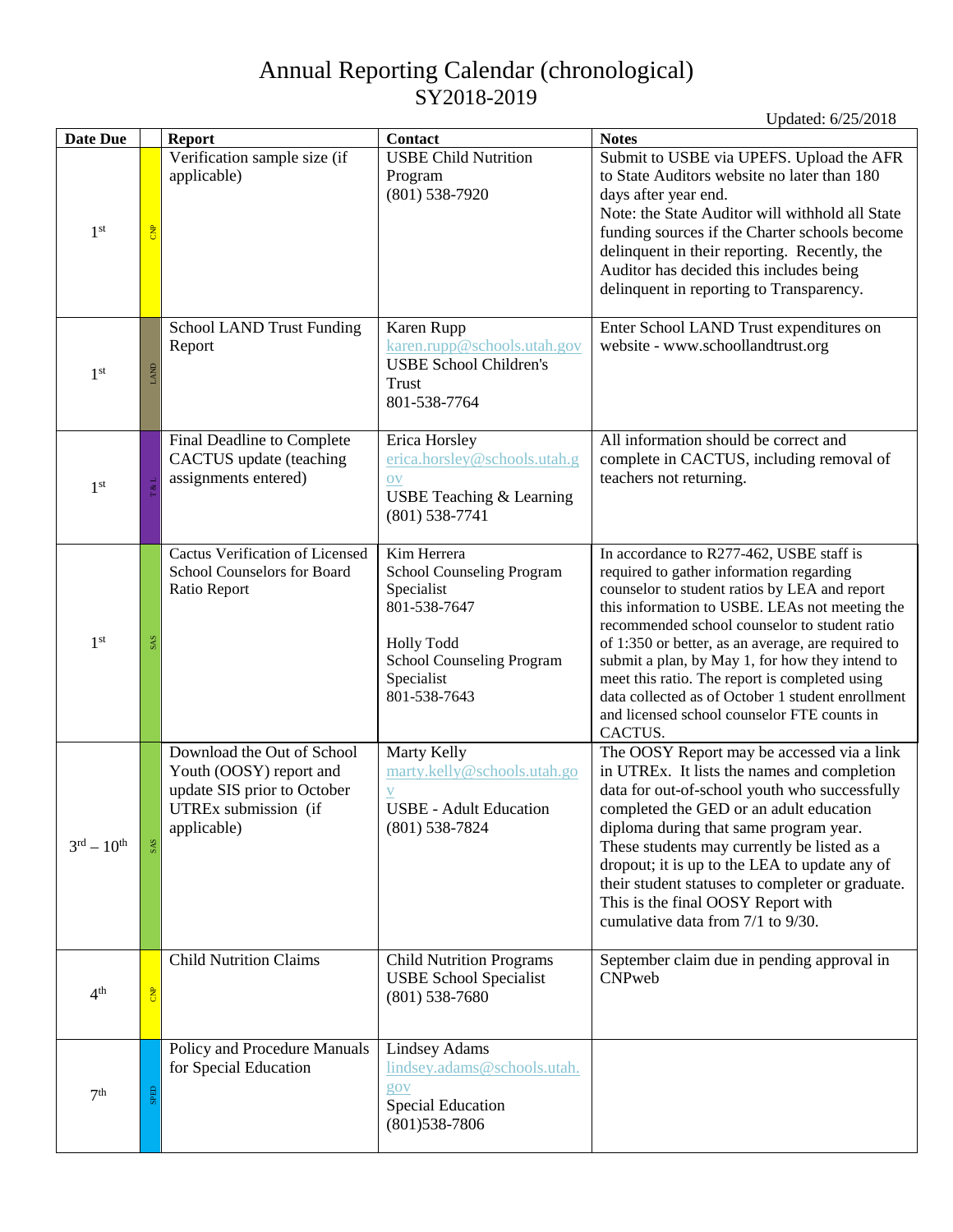| Updated: 6/25/2018 |
|--------------------|
|                    |

| <b>Date Due</b>  |            | <b>Report</b>                                                                                           | Contact                                                                                                                                                                                                                        | <b>Notes</b>                                                                                                                                                                                                         |
|------------------|------------|---------------------------------------------------------------------------------------------------------|--------------------------------------------------------------------------------------------------------------------------------------------------------------------------------------------------------------------------------|----------------------------------------------------------------------------------------------------------------------------------------------------------------------------------------------------------------------|
|                  |            | UTREx/Data Clearinghouse<br>File Upload for Fall<br>Enrollment                                          | For Technical Assistance:<br>801-538-7800 option 2 or<br>utrexhelp@schools.utah.gov                                                                                                                                            |                                                                                                                                                                                                                      |
| 10 <sup>th</sup> | Data       |                                                                                                         | Other Assistance:<br>Malia McIlvenna<br>malia.mcilvenna@schools.uta<br>h.gov<br><b>USBE Data &amp; Statistics</b><br>801-538-7731                                                                                              |                                                                                                                                                                                                                      |
| 10 <sup>th</sup> | Data       | Graduation/Exit completion<br>code updates for the previous<br>school year are due                      | Randy Raphael<br>Randy.Raphael@schools.utah<br>.gov<br>USBE Data & Accountability<br>$(801)$ 538-7908                                                                                                                          | Verify prior year exit codes for students in<br>grades 9-12 to confirm graduation, dropout, or<br>continuing enrollment.<br>There are no extensions given. Training is<br>available at: Training                     |
| 10 <sup>th</sup> | Data       | Special Ed Single Year<br>Dropout/Event Dropout<br>updates for the previous<br>school year are due      | Lavinia Gripentrog<br>lavinia.gripentrog@schools.u<br>tah.gov<br><b>USBE Special Education</b><br>801-538-7645<br>Malia McIlvenna<br>malia.mcilvenna@schools.uta<br>h.gov<br><b>USBE Data &amp; Statistics</b><br>801-538-7731 | Verify prior year exit codes for students in<br>grades 7-12 in Special Education identified as<br>single year (event) dropouts.<br>There are no extensions given. Training<br>documentation is available by request. |
| 15 <sup>th</sup> | <b>SAS</b> | <b>Grant for School Based Mental</b><br>Health (SBMH) Services<br>Recipient Accountability<br>Report    | Kim Herrera<br>School Counseling Program<br>Specialist<br>801-538-7647<br><b>Holly Todd</b><br>School Counseling Program<br>Specialist<br>801-538-7643                                                                         | Recipients of the SBMH grant must submit the<br>annual Accountability Report for each school<br>receiving funding which indicates the hiring of<br>qualified personnel.                                              |
| 20 <sup>th</sup> | LAND       | <b>School LAND Trust</b><br>Committee Membership<br>Form, Principal Assurance<br>Form, and Final Report | Karen Rupp<br>karen.rupp@schools.utah.gov<br><b>USBE School Children's</b><br>Trust<br>801-538-7764                                                                                                                            | <b>School Land Trust webpage</b>                                                                                                                                                                                     |
| 30 <sup>th</sup> | <b>SAS</b> | Title I Reimbursement                                                                                   | Sandra Grant<br>sandra.grant@schools.utah.g<br>OV<br><b>USBE</b> Title I Programs<br>$(801)$ 538-7704                                                                                                                          | Last date for reimbursement request for time<br>period up-to and including September 30 <sup>th</sup>                                                                                                                |
| 30 <sup>th</sup> | <b>SAS</b> | Deadline for Finalized Drop<br>Out Report grades 9-12                                                   | Corby Eason<br>Corby.eason@schools.utah.g<br>OV<br><b>Student Advocacy Services</b><br>801-538-7863                                                                                                                            | Sent via Survey Monkey or Data Gateway.<br>Report for the previous year. See R277-606-4                                                                                                                              |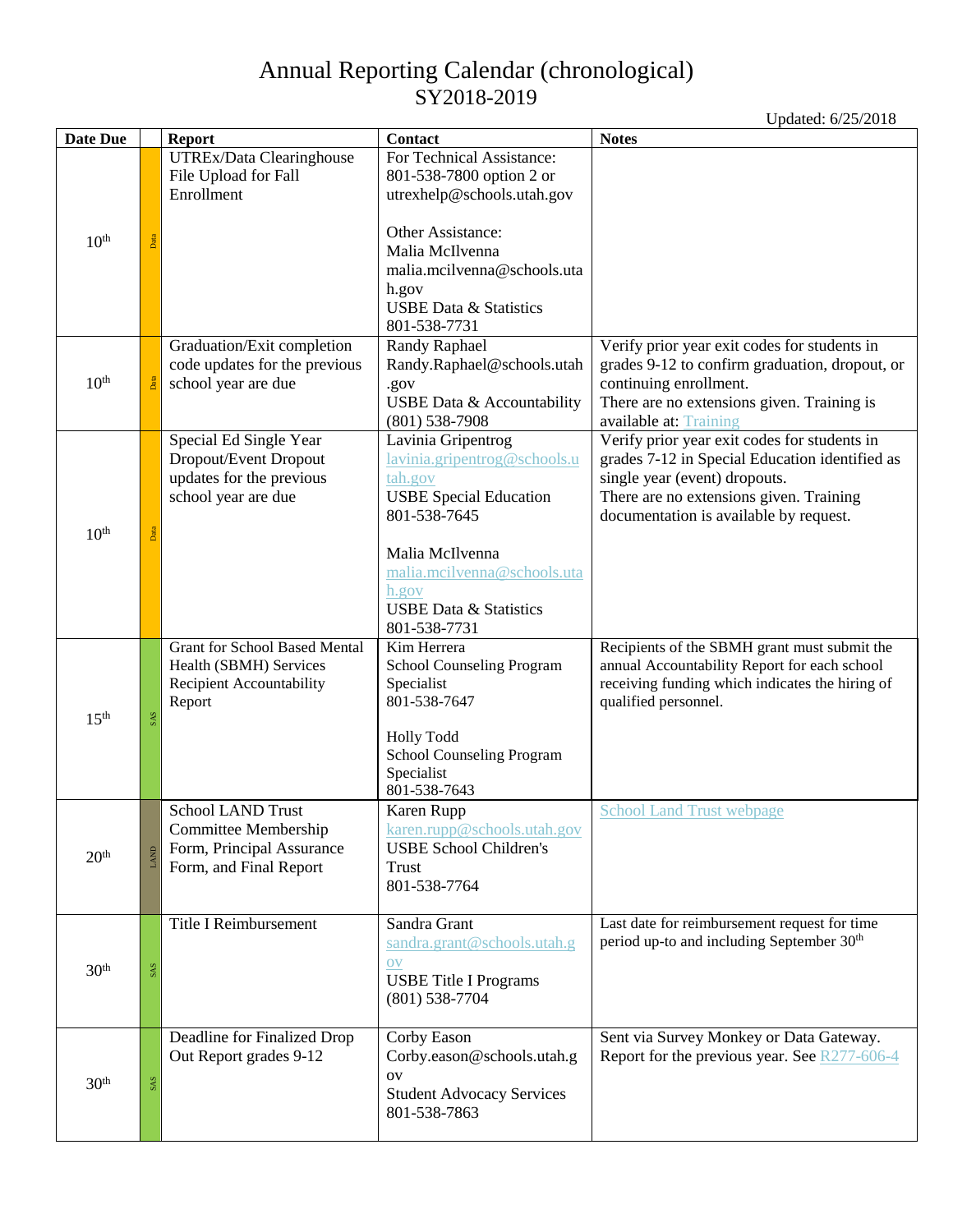|                  |                |                                                                        |                                                                                                                  | Updated: 6/25/2018                                                                                                                                                                                                                                                                                                                                    |
|------------------|----------------|------------------------------------------------------------------------|------------------------------------------------------------------------------------------------------------------|-------------------------------------------------------------------------------------------------------------------------------------------------------------------------------------------------------------------------------------------------------------------------------------------------------------------------------------------------------|
| Date Due         |                | <b>Report</b>                                                          | Contact                                                                                                          | <b>Notes</b>                                                                                                                                                                                                                                                                                                                                          |
| 30 <sup>th</sup> |                | <b>Utah Public Finance</b><br>(Transparency) Website<br>Submission     | <b>Darrell Swenson</b><br><b>State Division of Finance</b><br>$(801)$ 538-3059                                   |                                                                                                                                                                                                                                                                                                                                                       |
| 30 <sup>th</sup> |                | File DWS wage report for<br>prior quarter                              |                                                                                                                  |                                                                                                                                                                                                                                                                                                                                                       |
| 31 <sup>st</sup> | $\frac{1}{2}$  | <b>Annual Criticality Survey</b>                                       | Travis Rawlings or Erica<br>Horsley<br>USBE Teaching & Learning<br>$(801)$ 538-7741                              |                                                                                                                                                                                                                                                                                                                                                       |
| 31 <sup>st</sup> |                | <b>BOY DIEBLES</b> data entered                                        | <b>Heather Gross</b><br>Heather.gross@schools.utah.g<br><b>OV</b><br><b>USBE</b> Assessment<br>801-538-7542      | Testing occurs from first day of school -<br>September 30                                                                                                                                                                                                                                                                                             |
| $31^{st}$        |                | Last Day to Request<br>Reimbursement on FY16<br><b>IDEA</b>            | <b>Neil Stevens</b><br>Neil.stevens@schools.utah.g<br><b>OV</b><br><b>USBE Special Education</b><br>801-538-7819 | This is the last day the LEA may request<br>reimbursement in the UCA for IDEA funds<br>that were available beginning July 1, 2016.                                                                                                                                                                                                                    |
| 31 <sup>st</sup> | Misc.          | Charter School Certificate of<br>Compliance with Fee Waivers           | Cybil Child<br>Cybil.child@schools.utah.go<br>$\mathbf{V}$<br><b>USBE</b><br>801-538-7830                        | Compliance form and various fee related<br>resources can be found: USBE policy<br>resources webpage                                                                                                                                                                                                                                                   |
| 31 <sup>st</sup> | $\overline{a}$ | October Survey Data &<br>October Paid Lunch Meals by<br>Charge for PLE | <b>Child Nutrition Programs</b><br><b>USBE School Specialist</b><br>$(801)$ 538-7680                             | October 31st data for the October Survey in<br>CNPweb under the 'Claims' tab. Save<br>October claim information and gather data for<br>the annual Paid Lunch Equity Report (PLE).<br>Need the number of paid meals served by the<br>paid lunch categories. Ensure the current paid<br>lunch price is reported in CNPweb on the<br>Sponsor Info Sheet. |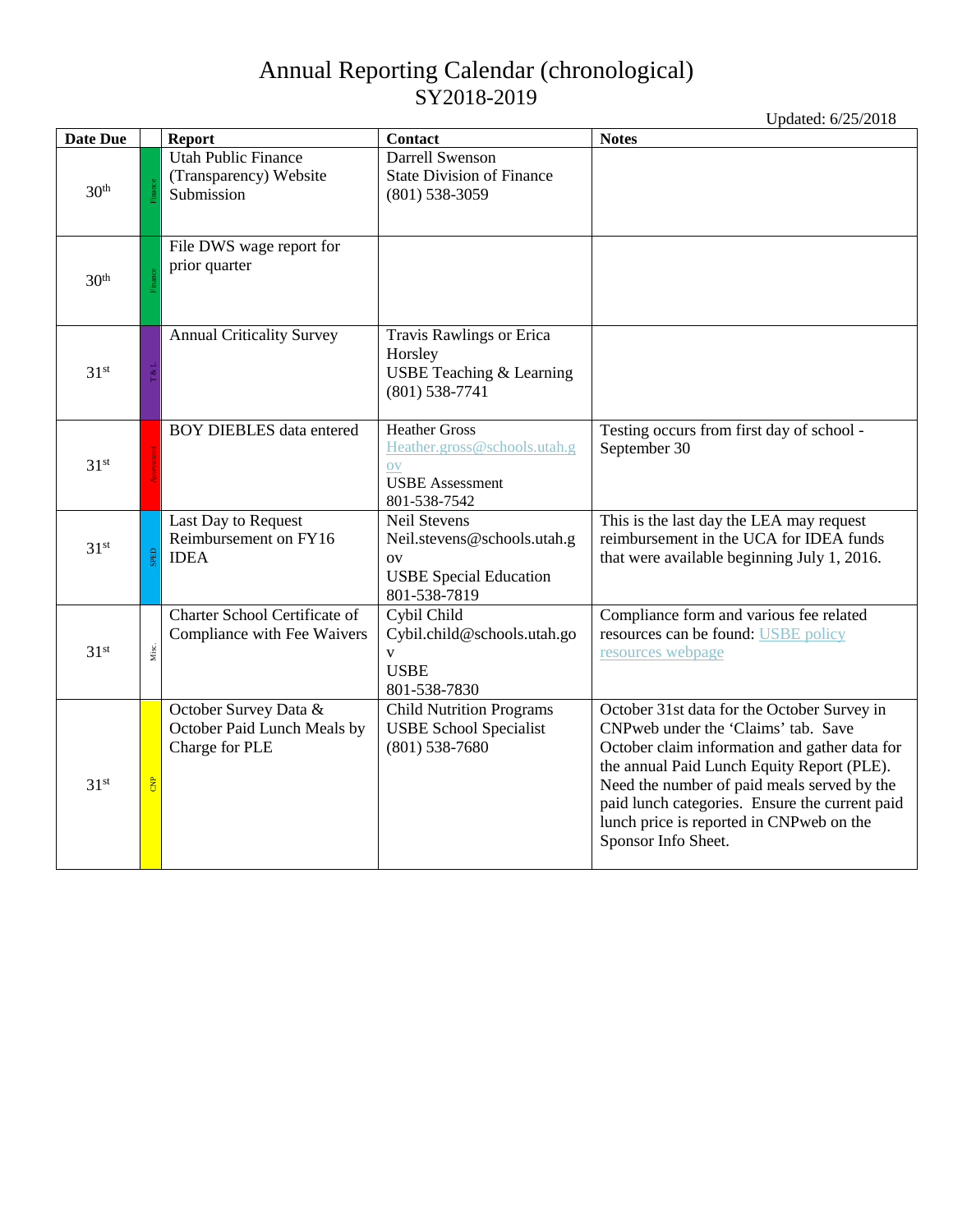<span id="page-12-0"></span>

| <b>Date</b><br><b>Due</b> |  | <b>Report</b>                                                                               | Contact                                                                                                                                                                | <b>Notes</b>                                                                                                                                                                                                                                                                                 |  |  |  |  |  |
|---------------------------|--|---------------------------------------------------------------------------------------------|------------------------------------------------------------------------------------------------------------------------------------------------------------------------|----------------------------------------------------------------------------------------------------------------------------------------------------------------------------------------------------------------------------------------------------------------------------------------------|--|--|--|--|--|
| November                  |  |                                                                                             |                                                                                                                                                                        |                                                                                                                                                                                                                                                                                              |  |  |  |  |  |
| <b>Nov</b>                |  | Teacher surveys<br>completed by<br>schools<br>participating in<br>the STEM Action<br>Center | <b>Kellie Yates</b><br>kellieyates@utah.gov<br><b>STEM Education Liaison and</b><br>Program Specialist<br>Governor's Office of Economic<br>Development<br>801-538-8765 |                                                                                                                                                                                                                                                                                              |  |  |  |  |  |
| 1 <sup>st</sup>           |  | Mid-year<br><b>Standards</b><br>Assessment<br><b>INTERIM</b> testing<br>window opens        | Kim Rathke<br>kim.rathke@schools.utah.gov<br><b>USBE</b> Assessment<br>$(801)$ 538-7876                                                                                | OPTIONAL. Closes March 8th.<br>Grades 6-8 Science will NOT be available.                                                                                                                                                                                                                     |  |  |  |  |  |
| 1 <sup>st</sup>           |  | Mid-year<br><b>Standards</b><br>Assessment<br><b>SUMMATIVE</b><br>testing window<br>opens   | Kim Rathke<br>kim.rathke@schools.utah.gov<br><b>USBE</b> Assessment<br>$(801)$ 538-7876                                                                                | Window Closes March 8th.<br>LEAs are responsible for determining school testing windows<br>for each assessed course (R277-404). Assessments must be<br>administered at the end of instruction and while a student is<br>enrolled in the course.<br>Grades 6-8 Science will NOT be available. |  |  |  |  |  |
| 1st                       |  | Application for<br><b>IDEA</b> Funds                                                        | <b>Neil Stevens</b><br>Neil.stevens@schools.utah.gov<br><b>USBE Special Education</b><br>801-538-7819                                                                  | The IDEA sections of the UCA must be complete. This<br>includes MOE assurance, Excess Costs, USIMAC, and<br>CEIS plans.                                                                                                                                                                      |  |  |  |  |  |
| 1st                       |  | Utah<br>Consolidated<br>Application<br>(UCA)                                                | UCA helpdesk at 801-538-7604.                                                                                                                                          | Online application available at<br>https://www.uca.schools.utah.gov. Call the UCA held desk<br>for username / password and technical assistance. Online<br>Application and LEA Planning Tool must be complete.                                                                               |  |  |  |  |  |
| 1st                       |  | <b>Fall Enrollment</b><br>& Transfer<br>Student<br>Documentation<br><b>Audit Report</b>     | Kirin McInnis<br>kirin.mcinnis@schools.utah.gov<br><b>USBE</b> Finance<br>$(801)$ 538-7674                                                                             | To be conducted by an independent auditor and submitted<br>by your auditor to the attention of USBE Finance. The<br>auditor must follow the procedures listed in the Guide for<br>Agreed-Upon Procedures Engagements for Local Education<br>Agencies.                                        |  |  |  |  |  |
| 6 <sup>th</sup>           |  | <b>Child Nutrition</b><br>Claims                                                            | <b>Child Nutrition Programs</b><br><b>USBE School Specialist</b><br>$(801)$ 538-7680                                                                                   | October claim due in pending approval in CNPweb                                                                                                                                                                                                                                              |  |  |  |  |  |
| 15 <sup>th</sup>          |  | October Survey<br>& Directly<br>Certified Student<br>Report                                 | <b>Child Nutrition Programs</b><br><b>USBE School Specialist</b><br>$(801)$ 538-7680                                                                                   | Free and Reduced Price Lunch Enrollment and number of<br>directly certified students based on October 31st data.<br>Survey submitted through CNP web<br>http://cnpweb.schools.utah.gov/cnpweb/Login.asp. Claims<br>tab-select October Survey.                                                |  |  |  |  |  |
| 15 <sup>th</sup>          |  | <b>Lunch Pricing</b><br>Report                                                              | Kim Loveland<br>kim.loveland@schools.utah.gov<br><b>USBE Child Nutrition Program</b><br>$(801)$ 538-7684                                                               | Ensure current lunch prices are reflected on the Sponsor<br>Info<br>Sheet in CNP web; information is reported by USBE CNP to<br><b>USDA</b> annually                                                                                                                                         |  |  |  |  |  |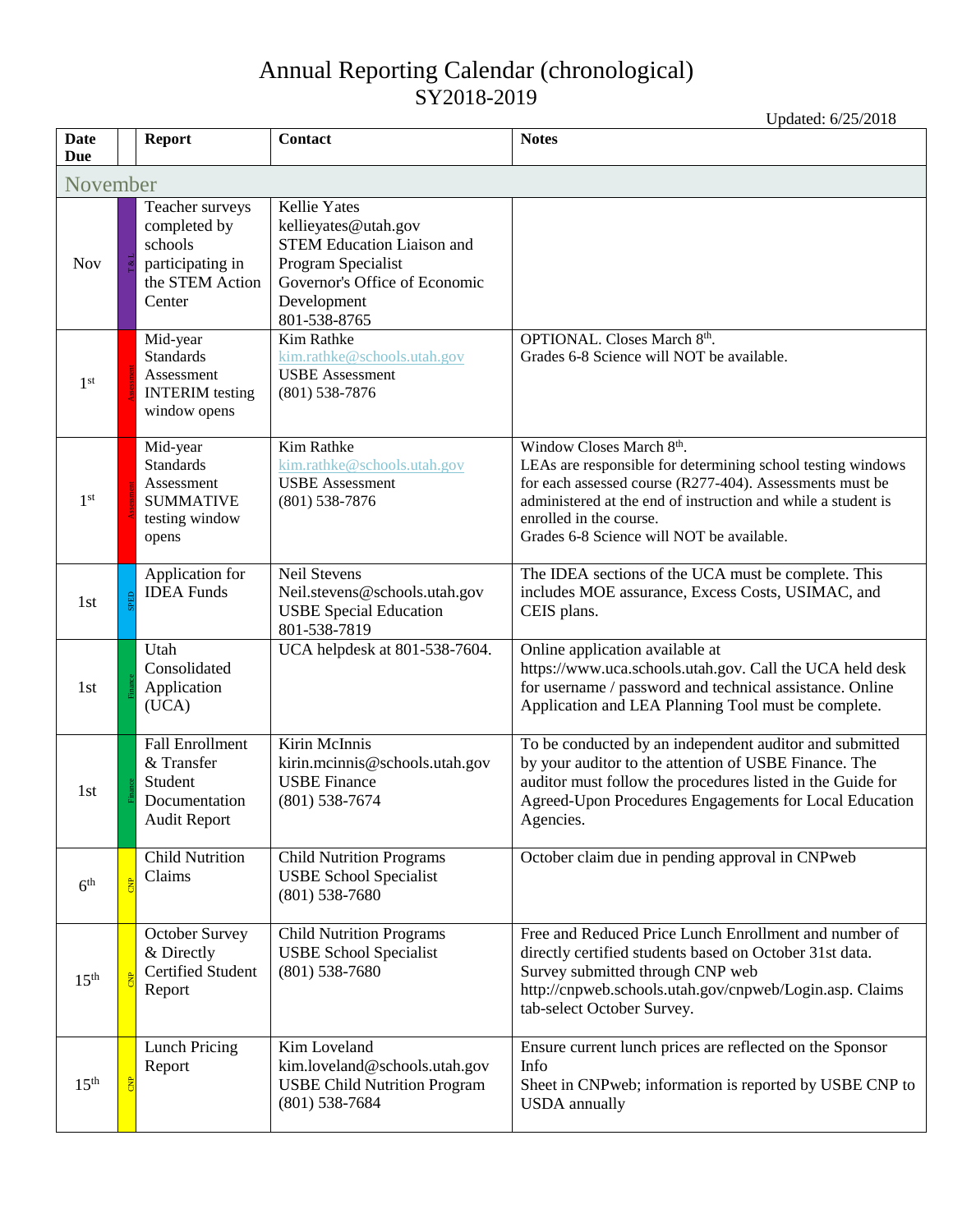| <b>Date</b><br>Due |                | <b>Report</b>                                                                                              | <b>Contact</b>                                                                                                                                                                                                  | <b>Notes</b>                                                                                                                                                                                                                                                                                                                 |
|--------------------|----------------|------------------------------------------------------------------------------------------------------------|-----------------------------------------------------------------------------------------------------------------------------------------------------------------------------------------------------------------|------------------------------------------------------------------------------------------------------------------------------------------------------------------------------------------------------------------------------------------------------------------------------------------------------------------------------|
| 15 <sup>th</sup>   | <b>B</b>       | Racial/Ethnic<br>Survey<br>National School<br>Lunch Program                                                | <b>Child Nutrition Programs</b><br><b>USBE School Specialist</b><br>$(801)$ 538-7680                                                                                                                            | Submitted through CNP web<br>http://cnpweb.schools.utah.gov/cnpweb/Login.asp. Claims<br>tab-select October Survey.                                                                                                                                                                                                           |
| 15 <sup>th</sup>   | <b>B</b>       | Complete<br>Verification<br><b>Results Report</b>                                                          | <b>Child Nutrition Programs</b><br><b>USBE School Specialist</b><br>$(801)$ 538-7680                                                                                                                            | Submitted through CNP web<br>http://cnpweb.schools.utah.gov/cnpweb/Login.asp. Claims<br>tab-select Verification Results. Verification activities end<br>on November 15th.                                                                                                                                                    |
| 15 <sup>th</sup>   | $\overline{z}$ | <b>LEA</b> Second<br>Review of<br>Application<br>Report (if<br>applicable)                                 | <b>Child Nutrition Programs</b><br><b>USBE School Specialist</b><br>$(801)$ 538-7680                                                                                                                            | Notified by USBE CNP if LEA is required to complete this<br>report. Submitted through CNP web<br>http://cnpweb.schools.utah.gov/cnpweb/Login.asp. Claims<br>tab-select October Survey.                                                                                                                                       |
| 15 <sup>th</sup>   |                | Educator<br>salary<br>adjustments<br>per<br>information in<br><b>CACTUS</b>                                | Cory Kanth<br>Cory.kanth@schools.utah.gov<br><b>USBE Finance</b><br>$(801) 538 - 7660$<br><b>Travis Rawlings</b><br>travis.rawlings@schools.utah.gov<br><b>USBE Teaching &amp; Learning</b><br>$(801)$ 538-7601 | These reports provide the basis for school allocations of<br>funding to be used toward educator salary adjustments,<br>professional staff cost, and classroom supplies and<br>materials. Schools need to ensure their teacher data<br>(including FTEs, assignments, experience, and degrees) is<br>correct before this date. |
| 15 <sup>th</sup>   | <b>SAS</b>     | <b>Title I Waiver</b><br>Request                                                                           | Sandra Grant<br>sandra.grant@schools.utah.gov<br><b>USBE Federal Programs</b><br>801-538-7844                                                                                                                   | Waiver request for carryover greater than 15% due                                                                                                                                                                                                                                                                            |
| 15 <sup>th</sup>   |                | <b>Professional Staff</b><br><b>Cost Report</b>                                                            | <b>Travis Rawlings</b><br>travis.rawlings@schools.utah.gov<br><b>USBE Teaching &amp; Learning</b><br>$(801)$ 538-7601                                                                                           | For New Charter Schools per information in CACTUS<br>Report for Classroom Supplies and Materials per<br>information in CACTUS Qualified Teachers                                                                                                                                                                             |
| 15 <sup>th</sup>   |                | Letter of<br>Authorizations<br>(for any teacher<br>that started at the<br>beginning of the<br>school year) | Stephanie Ferris<br>stephanie.ferris@schools.utah.gov<br><b>USBE Teaching &amp; Learning</b><br>$(801)$ 538-7752                                                                                                | Form and fees must be received in Teaching $&$ Learning<br>Section and authorization request entered in CACTUS.<br>Employee should already be claimed in CACTUS. For<br>individuals hired after Nov. 1 the LEA has 30 days from<br>hire to request and pay for the authorization.                                            |
| 24 <sup>th</sup>   |                | New course<br>submissions for<br>schools offering<br>Concurrent<br>Enrollment                              | Cyd Grua<br>Utah System of Higher Education<br>801-321-7152<br><b>Garret Rose</b><br>Garret.rose@schools.utah.gov<br><b>USBE Teaching &amp; Learning</b><br>801-538-7742                                        |                                                                                                                                                                                                                                                                                                                              |
| 29 <sup>th</sup>   |                | Management<br>Letters and                                                                                  | Von Hortin<br>von.hortin@schools.utah.gov                                                                                                                                                                       |                                                                                                                                                                                                                                                                                                                              |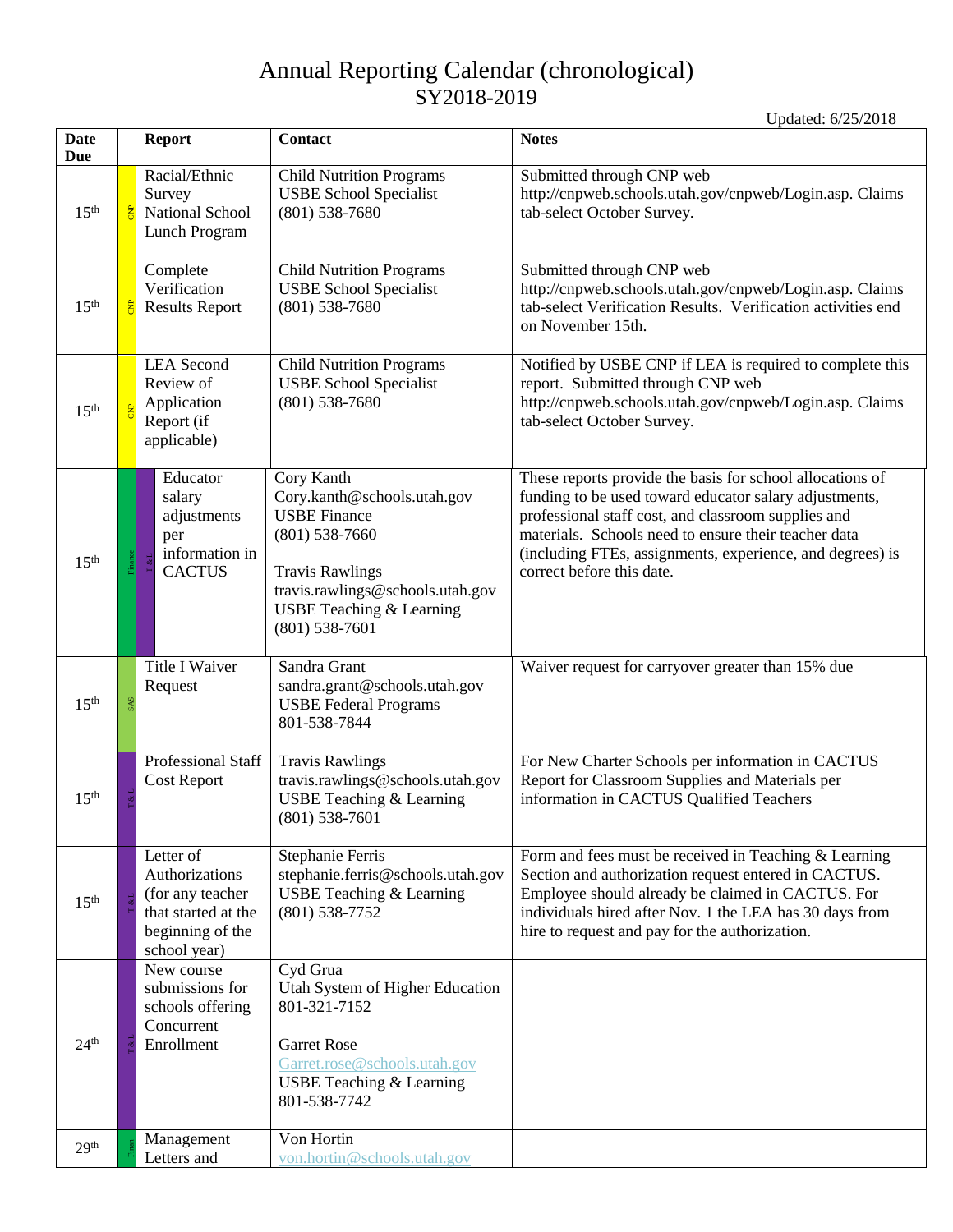|                  |                                                             |                                                                                         | Updated: 6/25/2018                                                                                                                                                       |
|------------------|-------------------------------------------------------------|-----------------------------------------------------------------------------------------|--------------------------------------------------------------------------------------------------------------------------------------------------------------------------|
| Date<br>Due      | <b>Report</b>                                               | <b>Contact</b>                                                                          | <b>Notes</b>                                                                                                                                                             |
|                  | Management<br><b>Response Letters</b><br>for prior year     | <b>USBE Finance</b><br>$(801)$ 538-7670                                                 |                                                                                                                                                                          |
| 29 <sup>th</sup> | Single Audit<br>Report for prior<br>year (if<br>applicable) | Von Hortin<br>von.hortin@schools.utah.gov<br><b>USBE</b> Finance<br>$(801)$ 538-7670    | All non-Federal entities that expend \$500,000 or more of<br>Federal awards in a year are required to obtain an annual<br>audit in accordance with the Single Audit Act. |
| 30 <sup>th</sup> | Audited<br>Financial<br>Statements prior<br>year            | Von Hortin<br>von.hortin@schools.utah.gov<br><b>USBE Finance</b><br>$(801)$ 538-7670    | Submit to USBE (will need to be uploaded to the State<br>Auditors website by December 31st).                                                                             |
| 30th             | Immunization<br><b>Status Report</b><br>Health              | Nasrin Zandkarimi<br>nzandkar@utah.gov<br>Utah Department of Health<br>$(801)$ 538-9450 | Report submitted online. Note: Schools may need to submit<br>a report in June for "Conditional Admission" students or if<br>they were "Out of Compliance".               |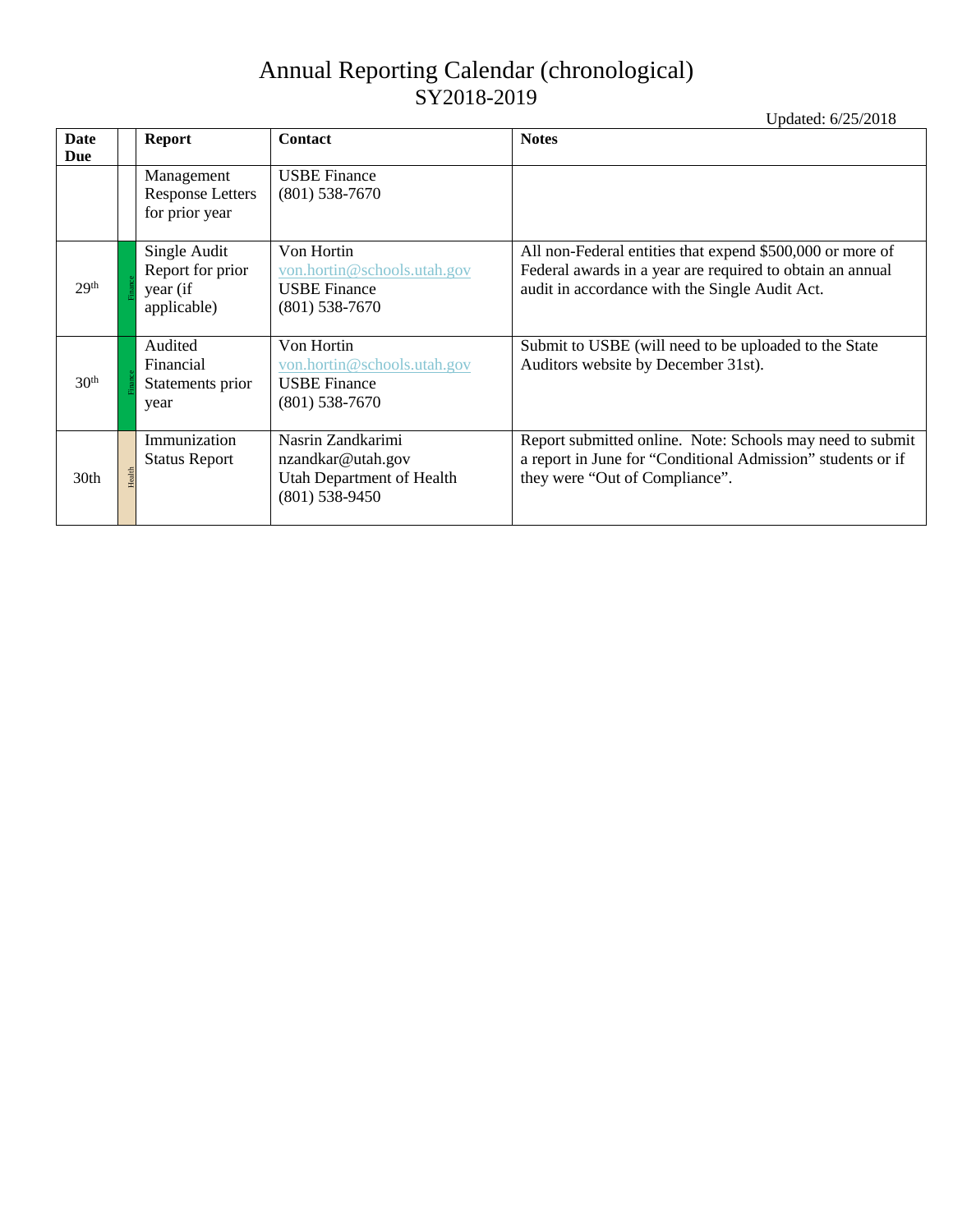<span id="page-15-0"></span>

| <b>Date</b><br><b>Due</b> |            | <b>Report</b>                                                                                                                    | <b>Contact</b>                                                                                                                                                                                                       | <b>Notes</b>                                                                                                                                                                                                                                                                                            |  |  |  |
|---------------------------|------------|----------------------------------------------------------------------------------------------------------------------------------|----------------------------------------------------------------------------------------------------------------------------------------------------------------------------------------------------------------------|---------------------------------------------------------------------------------------------------------------------------------------------------------------------------------------------------------------------------------------------------------------------------------------------------------|--|--|--|
| December                  |            |                                                                                                                                  |                                                                                                                                                                                                                      |                                                                                                                                                                                                                                                                                                         |  |  |  |
| 1 <sup>st</sup>           |            | Middle of Year (MOY)<br><b>DIEBLS</b> testing                                                                                    | <b>Heather Gross</b><br>Heather.gross@schools.utah.gov<br><b>USBE</b> Assessment<br>801-538-7542                                                                                                                     | MOY Testing Window December 1 -<br>January 31; Data entered by the end of<br>February                                                                                                                                                                                                                   |  |  |  |
| 1 <sup>st</sup>           | SAS        | <b>Annual Title I Desktop</b><br>monitoring instrument (DMI)<br>(for all LEAs who accept<br>Title I, Title III, or SIG<br>funds) | Sandra Grant<br>sandra.grant@schools.utah.gov<br><b>USBE Title I Programs</b><br>$(801) 538 - 7704$<br>Val Murdock<br>val.murdock@schools.utah.gov<br><b>USBE Title I Programs</b><br>801-538-7975                   |                                                                                                                                                                                                                                                                                                         |  |  |  |
| 6 <sup>th</sup>           | <b>CNP</b> | <b>Child Nutrition Claims</b>                                                                                                    | <b>Child Nutrition Programs</b><br><b>USBE School Specialist</b><br>$(801)$ 538-7680                                                                                                                                 | November claim due in pending approval<br>in CNPweb                                                                                                                                                                                                                                                     |  |  |  |
| 10 <sup>th</sup>          | Data       | UTREx/Data Clearinghouse<br>File Upload for December 1<br>Child Count enrollment<br>report (SCRAM)                               | For Technical Assistance:<br>801-538-7800 option 2 or<br>utrexhelp@schools.utah.gov<br>Other Assistance:<br>Malia McIlvenna<br>malia.mcilvenna@schools.utah.gov<br><b>USBE Data &amp; Statistics</b><br>801-538-7731 | Upload then inspect file. Instructions and<br>submissions are at the<br>datagateway.schools.utah.gov/UTREx                                                                                                                                                                                              |  |  |  |
| 15 <sup>th</sup>          | Finance    | Completion of the Indirect<br><b>Cost Information in UPEFS</b>                                                                   | Von Hortin<br>von.hortin@schools.utah.gov<br><b>USBE Finance</b><br>801-538-7670                                                                                                                                     | Complete if the school wants to have an<br>Indirect Cost Rate prepared for the<br>following year.                                                                                                                                                                                                       |  |  |  |
| 31st                      | Finance    | <b>Audited Financial Statements</b><br>for operating schools;<br><b>Financial Certification</b>                                  | Kylie Cone<br><b>State Auditor's Office</b><br>$(801)$ 538-1364<br>Patricia Nelson<br><b>State Auditor's Office</b><br>$(801)$ 538-1334                                                                              | Upload to State Auditors website, due 180<br>days after year end.<br>For Nonoperating charters: AFR and<br>Agreed-Upon Procedures are due to State<br>Auditor.<br>Note: the State Auditor will withhold all<br>State funding sources if the Charter<br>schools become delinquent in their<br>reporting. |  |  |  |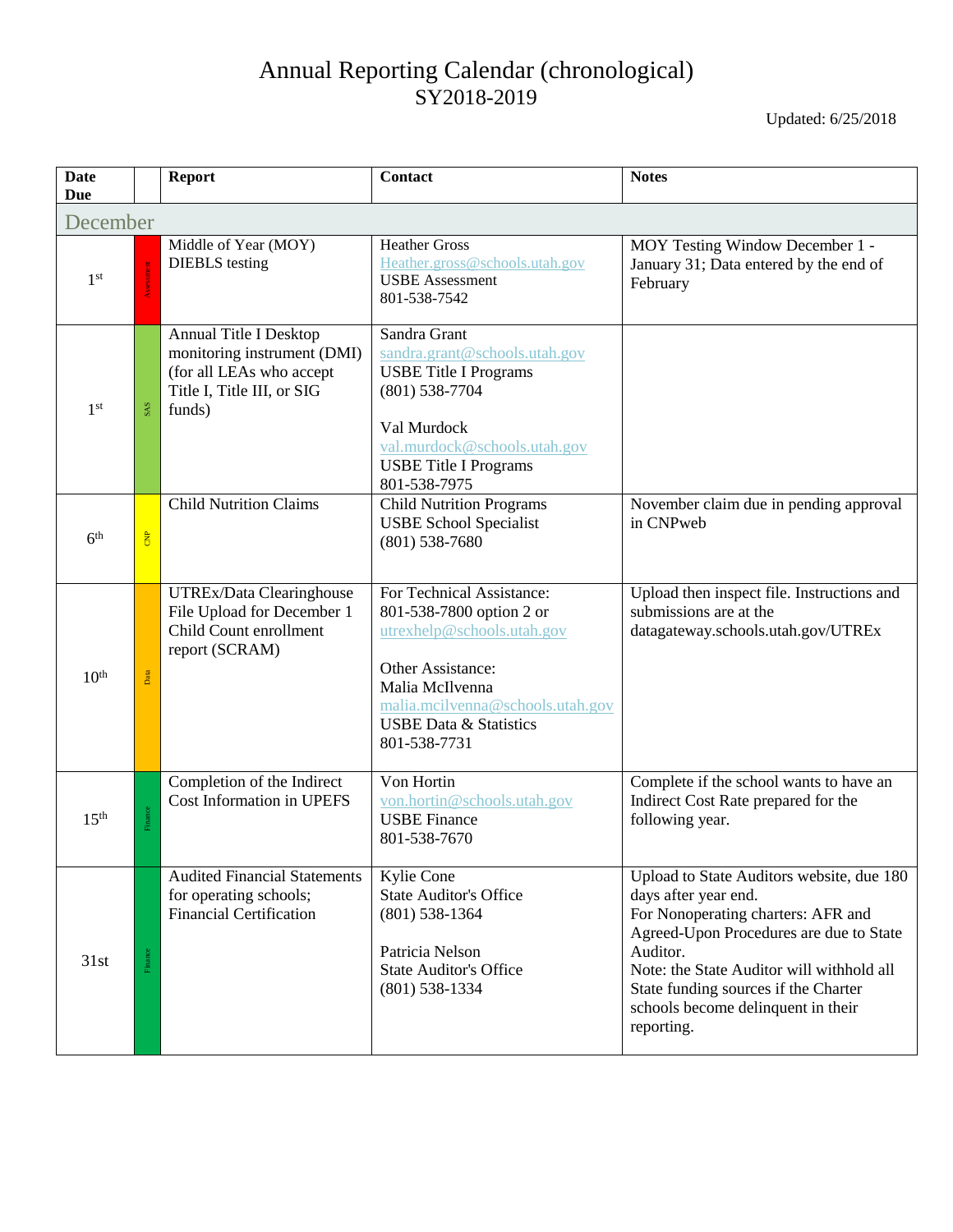<span id="page-16-0"></span>

| <b>Date Due</b>  | <b>Report</b>                                                               | Contact                                                                                               | <b>Notes</b>                                                                                                                                                                                                                                                                                                                                                                                                   |  |  |  |
|------------------|-----------------------------------------------------------------------------|-------------------------------------------------------------------------------------------------------|----------------------------------------------------------------------------------------------------------------------------------------------------------------------------------------------------------------------------------------------------------------------------------------------------------------------------------------------------------------------------------------------------------------|--|--|--|
| January          |                                                                             |                                                                                                       |                                                                                                                                                                                                                                                                                                                                                                                                                |  |  |  |
| 7 <sup>th</sup>  | <b>Child Nutrition Claims</b><br><b>B</b>                                   | <b>Child Nutrition Programs</b><br><b>USBE School Specialist</b><br>$(801)$ 538-7680                  | December claim due in pending<br>approval in CNPweb                                                                                                                                                                                                                                                                                                                                                            |  |  |  |
| 7 <sup>th</sup>  | <b>ACCESS 2.0 Testing</b><br>Window opens (WiDA)                            | Ann-Michelle Neal<br>ann-<br>michelle.neal@schools.utah.gov<br><b>USBE</b> Assessment<br>801-538-7651 | For ELP. Testing window will close<br>March 8.                                                                                                                                                                                                                                                                                                                                                                 |  |  |  |
| 15 <sup>th</sup> | <b>Drivers Education Bi-annual</b><br>report<br>Misc.                       | Caren Johnson<br>caren.johnson@schools.utah.gov<br><b>USBE</b><br>$(801)$ 538-7773                    | Form is emailed to all LEAs with<br>programs.                                                                                                                                                                                                                                                                                                                                                                  |  |  |  |
| 30 <sup>th</sup> | <b>Utah Public Finance</b><br>(Transparency) Website<br>Submission          | <b>Darrell Swenson</b><br><b>State Division of Finance</b><br>$(801)$ 538-3059                        | For schools with annual revenues or<br>expenses greater than \$500,000.<br>Quarter Revenue & Expenses must be<br>uploaded within 30 days, except at year<br>end.<br>Note: the State Auditor will withhold all<br>State funding sources if the Charter<br>schools become delinquent in their<br>reporting. Recently, the Auditor has<br>decided this includes being delinquent<br>in reporting to Transparency. |  |  |  |
| 31 <sup>st</sup> | Deposits and Investments<br>Report to the State Money<br>Management Council | Ann Pedroza<br>Money Management Council<br>$(801)$ 538-1883                                           | Data as of December 31. Request for<br>report sent from Treasurer's office.<br>Report sent to: Utah Money<br>Management Council, PO BOX<br>142315, S.L.C., UT 84114-2315 or by<br>email attachment to<br>mmcouncil@utah.gov.                                                                                                                                                                                   |  |  |  |
| 31 <sup>st</sup> | File DWS wage report for<br>prior quarter                                   |                                                                                                       |                                                                                                                                                                                                                                                                                                                                                                                                                |  |  |  |
| 31 <sup>st</sup> | Last day for Middle of Year<br><b>DIEBLS</b> testing window                 | <b>Heather Gross</b>                                                                                  | For grades 1-3. Data entered at the end<br>of February.                                                                                                                                                                                                                                                                                                                                                        |  |  |  |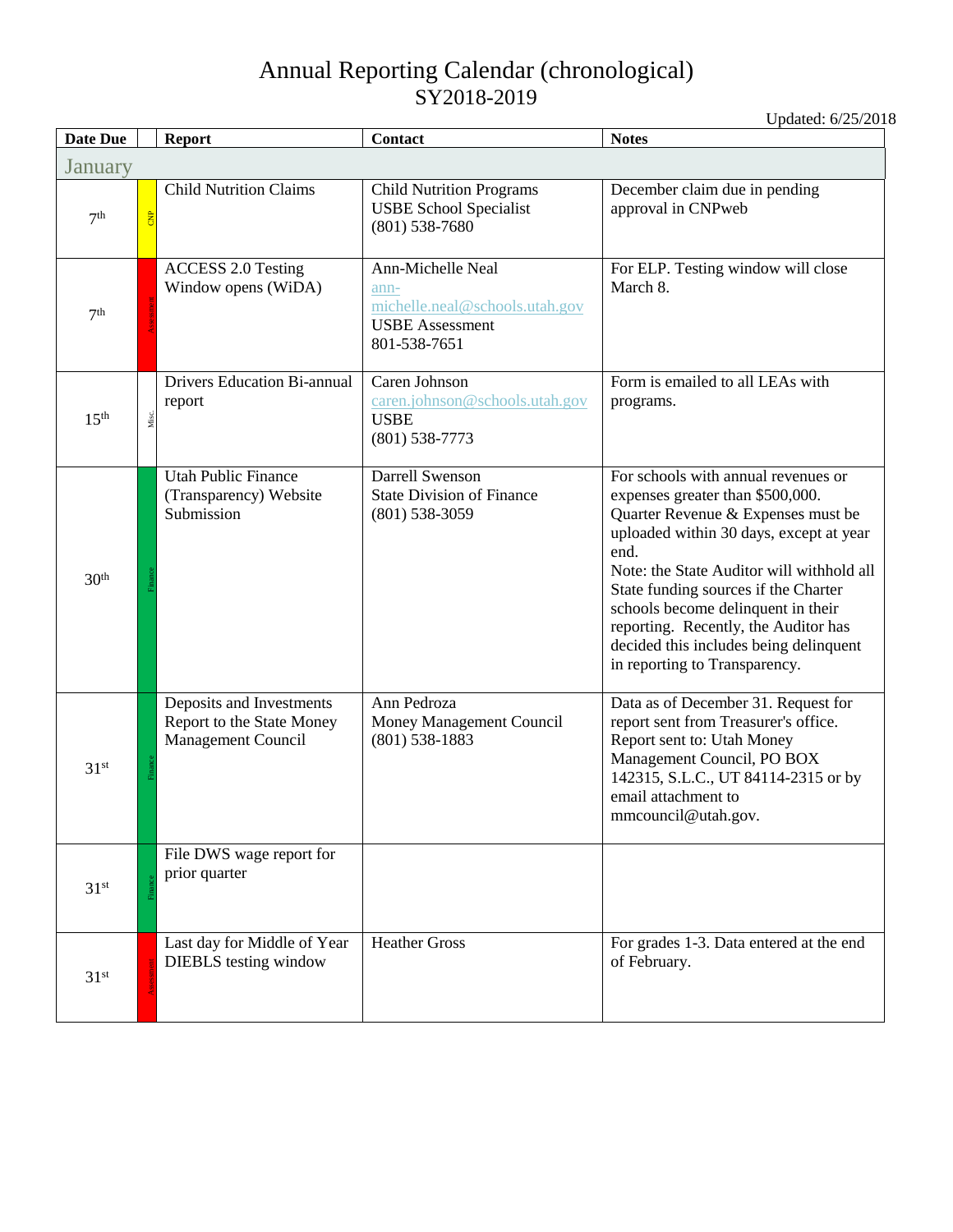<span id="page-17-0"></span>

| <b>Date Due</b>  |                | <b>Report</b>                                                                        | <b>Contact</b>                                                                                                                      | <b>Notes</b>                                                                                                                                                                                            |  |  |
|------------------|----------------|--------------------------------------------------------------------------------------|-------------------------------------------------------------------------------------------------------------------------------------|---------------------------------------------------------------------------------------------------------------------------------------------------------------------------------------------------------|--|--|
| February         |                |                                                                                      |                                                                                                                                     |                                                                                                                                                                                                         |  |  |
| 1 <sup>st</sup>  | $rac{P}{C}$    | Site Monitoring (National<br>School Lunch)                                           | <b>Child Nutrition Programs</b><br><b>USBE School Specialist</b><br>$(801)$ 538-7680                                                | Complete self-site monitoring sites if<br>there are multiple sites. Completed<br>forms are kept at the School Food<br>Authority level and made available upon<br>Administrative Review.                 |  |  |
| 1 <sup>st</sup>  | $\overline{a}$ | <b>Application for National</b><br>School Lunch Program pre-<br>approval process due | Janalee Smith<br>janalee.smith@schools.utah.gov<br><b>Child Nutrition Programs</b><br><b>USBE School Specialist</b><br>801-538-7685 | Completed application due to begin<br>preapproval process to become a National<br>School Lunch Sponsor for upcoming<br>school year.                                                                     |  |  |
| 6 <sup>th</sup>  | $rac{P}{C}$    | <b>Child Nutrition Claims</b>                                                        | <b>Child Nutrition Programs</b><br><b>USBE School Specialist</b><br>$(801)$ 538-7680                                                | January claim due in pending approval in<br><b>CNPweb</b>                                                                                                                                               |  |  |
| 16 <sup>th</sup> | $\Gamma$ & L   | Progress and Observation<br>forms for all ARL teachers                               | Kathy Webb<br>kathy.webb@schools.utah.gov<br>USBE Teaching & Learning<br>(801) 538-7858 or 7834                                     | ARL teacher sends the Progress form,<br>Principal sends the Observation form.<br>Principal must sign both forms. Forms<br>are sent to USBE. (ARL mails the forms<br>to principal & teacher beforehand.) |  |  |
| 20 <sup>th</sup> |                | <b>ACT PAPER standard and</b><br>accommodated                                        | Rebecca Peterson<br>rebecca.peterson@schools.utah.gov<br><b>USBE</b> Assessment<br>801-538-7694                                     | For all 11th graders.<br>Other dates: Mar 12 and Apr 2<br>Accommodated window: Feb. 20-22 &<br>$25 - 28$                                                                                                |  |  |
| 20 <sup>th</sup> |                | ACT ONLINE standard and<br>accommodated                                              | Rebecca Peterson<br>rebecca.peterson@schools.utah.gov<br><b>USBE</b> Assessment<br>801-538-7694                                     | Feb. 20-22 & 26-28.                                                                                                                                                                                     |  |  |
| 25 <sup>th</sup> |                | <b>ACT PAPER accommodated</b>                                                        | Rebecca Peterson<br>rebecca.peterson@schools.utah.gov<br><b>USBE</b> Assessment<br>801-538-7694                                     | Feb 25-28                                                                                                                                                                                               |  |  |
| 26 <sup>th</sup> |                | ACT ONLINE standard and<br>accommodated                                              | Rebecca Peterson<br>rebecca.peterson@schools.utah.gov<br><b>USBE</b> Assessment<br>801-538-7694                                     | Feb. 20-22 & 26-28.                                                                                                                                                                                     |  |  |
| 27 <sup>th</sup> | SPED           | <b>DLM</b> Instructional Embedded<br>Assessment window closes                        | <b>Tracy Gooley</b><br>tracy.gooley@schools.utah.gov<br><b>USBE Special Education</b><br>$(801)$ 538-7887                           |                                                                                                                                                                                                         |  |  |
| 28 <sup>th</sup> |                | Middle of Year (MOY)<br><b>DIEBLS</b> testing Data Entered                           | <b>Heather Gross</b><br>Heather.gross@schools.utah.gov<br><b>USBE</b> Assessment<br>801-538-7542                                    | Grades 1-3. For testing window<br>December 1 - January 31.                                                                                                                                              |  |  |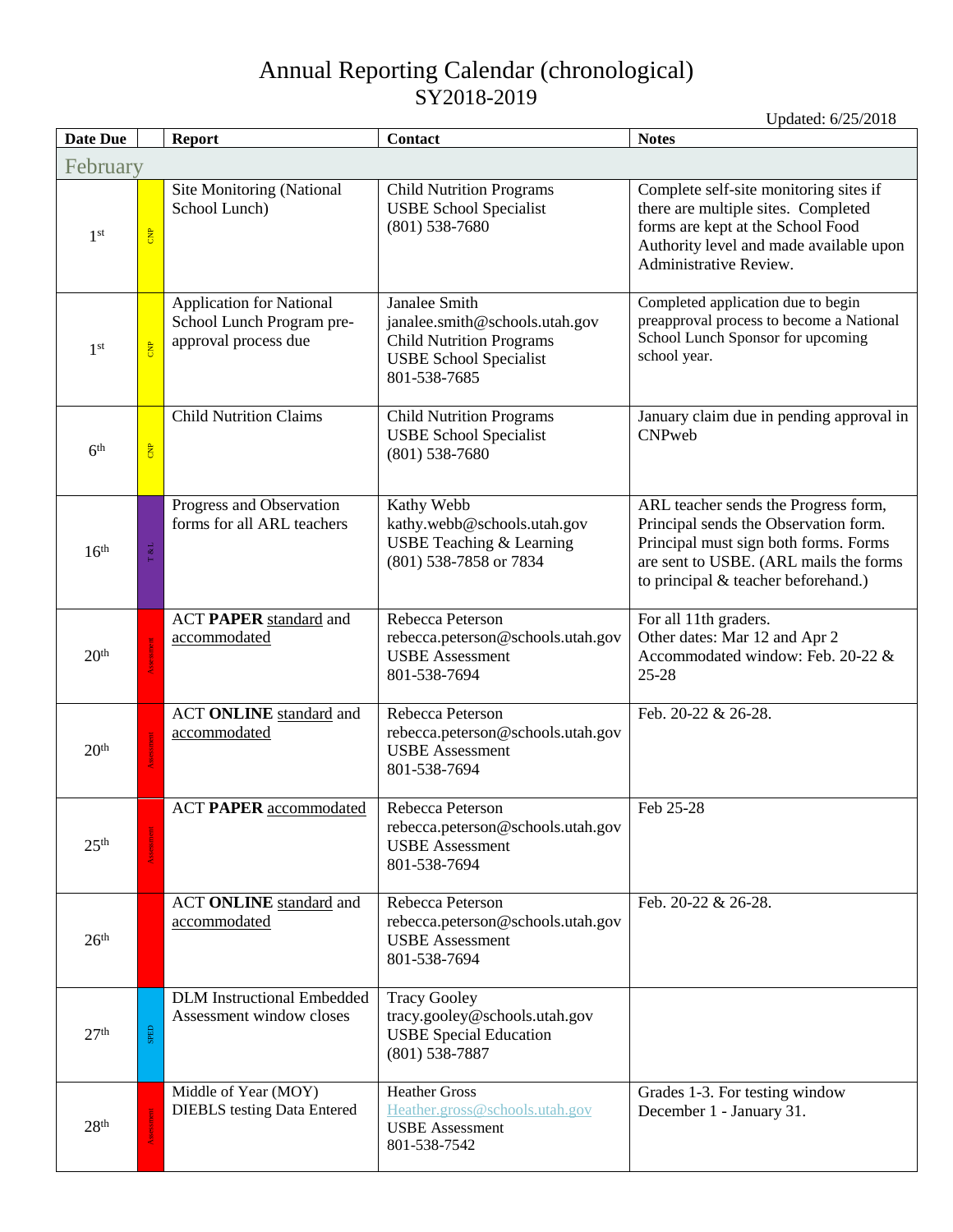<span id="page-18-0"></span>

| Date Due         |                | <b>Report</b>                                                                                                                                            | Contact                                                                                                    | <b>Notes</b>                                                                                                                                                                                                                                                                                                              |
|------------------|----------------|----------------------------------------------------------------------------------------------------------------------------------------------------------|------------------------------------------------------------------------------------------------------------|---------------------------------------------------------------------------------------------------------------------------------------------------------------------------------------------------------------------------------------------------------------------------------------------------------------------------|
| March            |                |                                                                                                                                                          |                                                                                                            |                                                                                                                                                                                                                                                                                                                           |
| 1 <sup>st</sup>  |                | Applications for<br><b>Alternative Routes to</b><br>Licensure (ARL)<br>program accepted from<br>now until July 31st                                      | Kathy Webb<br>kathy.webb@schools.utah.gov<br><b>USBE Teaching &amp; Learning</b><br>(801) 538-7858 or 7834 | Applications for new ARL candidates for the<br>upcoming school year are accepted from the<br>individual from March 1 - July 31.<br>Application found at http://www.schools.<br>utah.gov/cert/DOCS/APT/altapplication.aspx                                                                                                 |
| 1 <sup>st</sup>  |                | <b>ACT PAPER</b><br>accommodated                                                                                                                         | Rebecca Peterson<br>rebecca.peterson@schools.utah.gov<br><b>USBE</b> Assessment<br>801-538-7694            | Mar 1, 4-6                                                                                                                                                                                                                                                                                                                |
| 6 <sup>th</sup>  | CNP            | <b>Child Nutrition Claims</b>                                                                                                                            | <b>Child Nutrition Programs</b><br><b>USBE School Specialist</b><br>$(801)$ 538-7680                       | February claim due in pending approval in<br>CNPweb                                                                                                                                                                                                                                                                       |
| 8 <sup>th</sup>  |                | Mid-year standards<br>assessment testing<br>window closes for<br>Summative and Interim<br>assessments.<br><b>Benchmark</b> assessments<br>are available. | Kim Rathke<br>Kim.rathke@schools.utah.gov<br><b>USBE</b> Assessment<br>801-538-7876                        | LEAs are responsible for determining school<br>testing windows for each -assessed course<br>(R277-404). Standards assessments must be<br>administered at the end of instruction and<br>while a student is enrolled in the course.                                                                                         |
| 8 <sup>th</sup>  |                | ACCESS 2.0 testing<br>window closes                                                                                                                      | Ann-Michelle Neal<br>ann-<br>michelle.neal@schools.utah.gov<br><b>USBE</b> Assessment<br>801-538-7651      | For ELP.                                                                                                                                                                                                                                                                                                                  |
| 11 <sup>th</sup> | $\overline{g}$ | Notify if LEA will be<br>contracting with a Food<br>Service Management<br>Company in the<br>upcoming SY                                                  | <b>USBE Child Nutrition Programs</b><br>$(801)$ 538-7697                                                   |                                                                                                                                                                                                                                                                                                                           |
| 12 <sup>th</sup> |                | <b>ACT PAPER standard</b><br>and accommodated                                                                                                            | Rebecca Peterson<br>rebecca.peterson@schools.utah.gov<br><b>USBE</b> Assessment<br>801-538-7694            | For all 11th graders.<br>Other dates: Feb 20 and Apr 2<br>Accommodated window: Mar. 12-15, 18                                                                                                                                                                                                                             |
| 11 <sup>th</sup> | SPED           | DLM/UAA Spring<br><b>Assessment Window</b><br>Opens                                                                                                      | <b>Tracy Gooley</b><br>tracy.gooley@schools.utah.gov<br><b>USBE Special Education</b><br>$(801)$ 538-7887  | Students who are eligible for the alternate<br>assessment must have 1% marked within<br>their special education record (SCRAM), and<br>be enrolled in an appropriate course.<br>Spreadsheet sent to LEAs based on March<br>UTREx data. DLM & UAA Window closes<br>June 7. Students may test anytime during the<br>window. |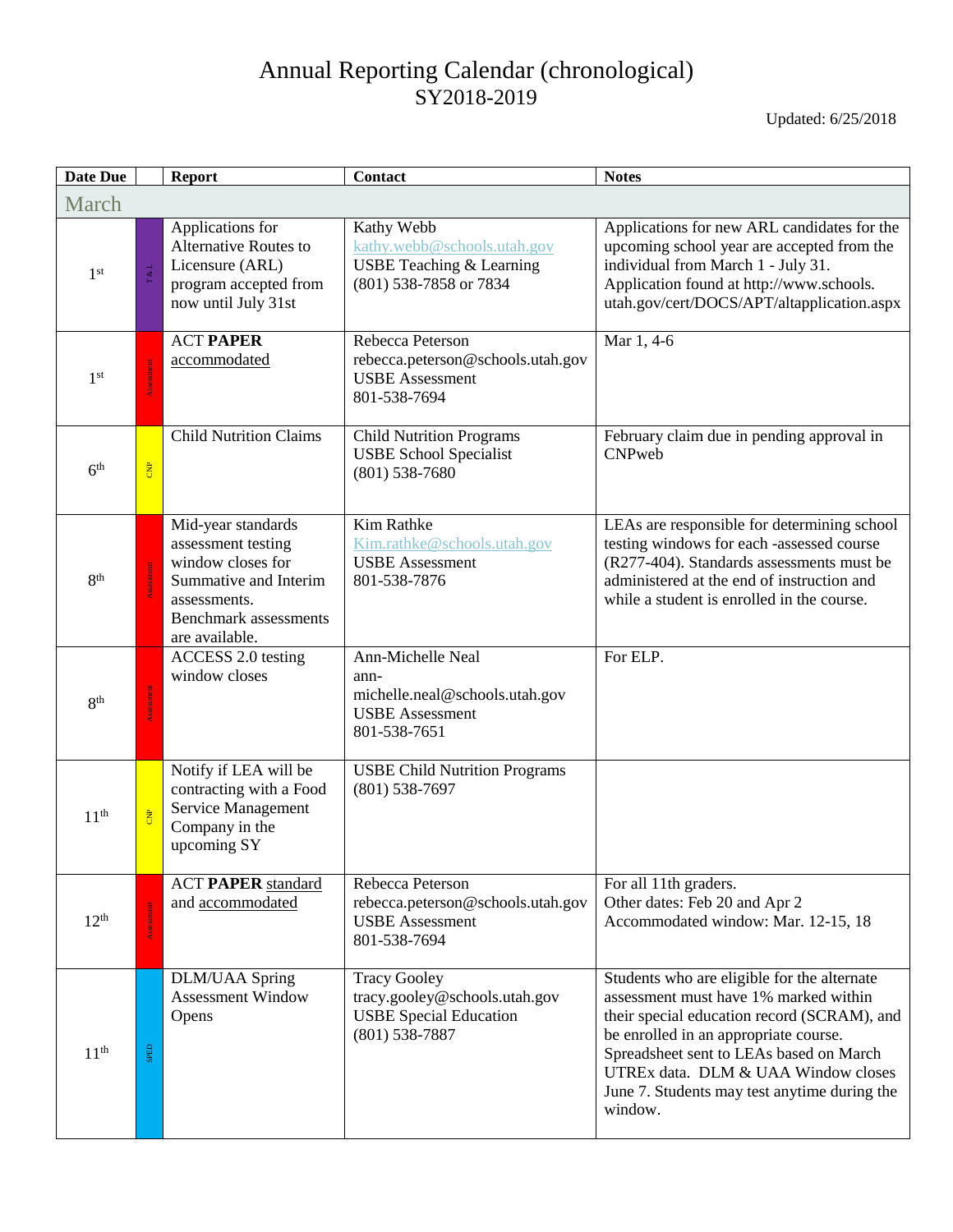| <b>Date Due</b>  |                | <b>Report</b>                                                                                                                        | <b>Contact</b>                                                                                                    | <b>Notes</b>                                                                                                                                                                                                                                                                                             |
|------------------|----------------|--------------------------------------------------------------------------------------------------------------------------------------|-------------------------------------------------------------------------------------------------------------------|----------------------------------------------------------------------------------------------------------------------------------------------------------------------------------------------------------------------------------------------------------------------------------------------------------|
| 15 <sub>th</sub> | SPED           | <b>Special Education</b><br><b>Annual Performance</b><br>Report                                                                      | <b>Lindsey Adams</b><br>lindsey.adams@schools.utah.gov<br><b>USBE Special Education</b><br>$(801)$ 538-7806       | The LEA will receive the draft tiered<br>monitoring and APR determination.                                                                                                                                                                                                                               |
| 19 <sup>th</sup> |                | <b>Spring Standards</b><br>Assessment testing<br>window opens<br>[Benchmark* (optional)<br>& Summative $-$ Interim<br>not available] | Kim Rathke<br>kim.rathke@schools.utah.gov<br><b>USBE</b> Assessment<br>$(801)$ 538-7871                           | LEAs are responsible for determining school<br>testing windows for each assessed course<br>(R277-404). Assessments must be<br>administered at the end of instruction and<br>while a student is enrolled in the course.<br>Window closes June 17.<br>*Science 6-8 will not be available for<br>benchmarks |
| 25 <sup>th</sup> |                | <b>Utah Aspire Plus</b><br>Assessment testing<br>window opens                                                                        | Rebecca Peterson<br>rebecca.peterson@schools.utah.gov<br><b>USBE</b> Assessment<br>801-538-7694                   | For 9-10 graders, English, Reading,<br>Mathematics, and Science.<br>Closes May 17                                                                                                                                                                                                                        |
| <b>TBD</b>       | $\overline{B}$ | Fresh Fruit and<br>Vegetable Grant<br>Applications                                                                                   | Leslie Haberkern<br>leslie.haberkern@schools.utah.gov<br><b>USBE Child Nutrition Programs</b><br>$(801)$ 538-7562 | Grants available to PreK-6th grade<br>elementary school students in schools<br>operating the National School Lunch<br>Program. Priority goes to those elementary<br>schools with the highest percentage of<br>students eligible for free and reduced-price<br>meals (at least 50%).                      |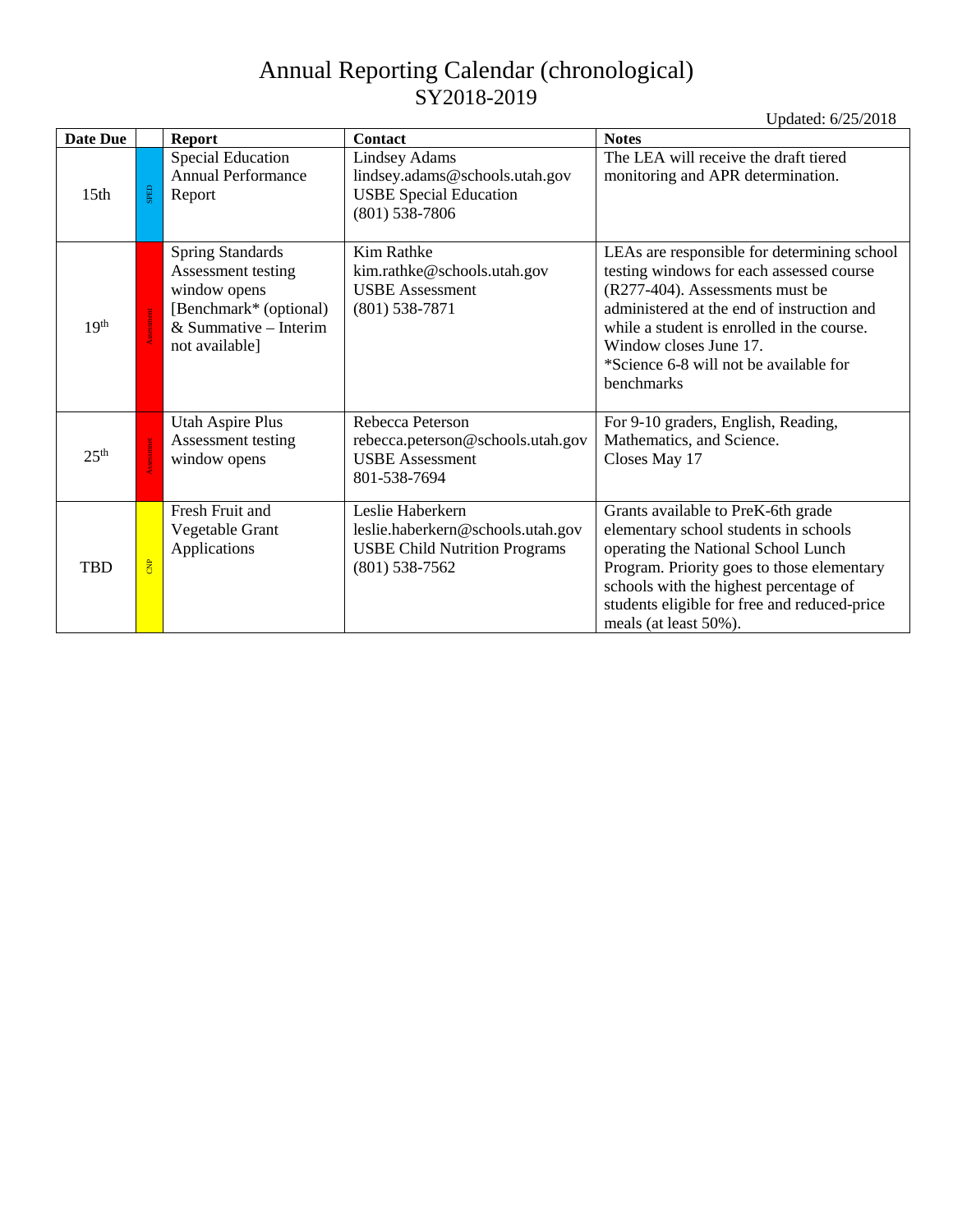<span id="page-20-0"></span>

| <b>Date Due</b>  |            | <b>Report</b>                                                                                                                           | Contact                                                                                                                                                                | <b>Notes</b>                                                                                                                        |
|------------------|------------|-----------------------------------------------------------------------------------------------------------------------------------------|------------------------------------------------------------------------------------------------------------------------------------------------------------------------|-------------------------------------------------------------------------------------------------------------------------------------|
| April            |            |                                                                                                                                         |                                                                                                                                                                        |                                                                                                                                     |
| April            | T&L        | Student post-survey by<br>schools participating in the<br><b>STEM Action Center</b>                                                     | <b>Kellie Yates</b><br>kellieyates@utah.gov<br><b>STEM Education Liaison and</b><br>Program Specialist<br>Governor's Office of Economic<br>Development<br>801-538-8765 |                                                                                                                                     |
| 1 <sup>st</sup>  | LAND       | <b>School LAND Trust</b><br>Progress Report                                                                                             | Karen Rupp<br>karen.rupp@schools.utah.gov<br><b>USBE School Children's Trust</b><br>801-538-7764                                                                       | Plan submitted online at School Land<br><b>Trust Webpage</b>                                                                        |
| 1 <sub>st</sub>  | LAND       | School LAND Trust Plan                                                                                                                  | Karen Rupp<br>karen.rupp@schools.utah.gov<br><b>USBE School Children's Trust</b><br>801-538-7764                                                                       | Plan submitted online at School Land<br><b>Trust Webpage</b>                                                                        |
| 2 <sup>nd</sup>  |            | <b>ACT PAPER</b> standard and<br>accommodated                                                                                           | Rebecca Peterson<br>rebecca.peterson@schools.utah.gov<br><b>USBE</b> Assessment<br>801-538-7694                                                                        | For all 11th graders.<br>Other dates: Feb 20 and Mar 12<br>Accommodated window: Apr. 2-5, 8                                         |
| 6 <sup>th</sup>  | <b>CNP</b> | <b>Child Nutrition Claims</b>                                                                                                           | <b>Child Nutrition Programs</b><br><b>USBE School Specialist</b><br>$(801)$ 538-7680                                                                                   | March claim due in pending approval in<br>CNPweb                                                                                    |
| Mid-<br>April    |            | End of Year (EOY)<br>DIBELS window opens                                                                                                | <b>Heather Gross</b><br>Heather.gross@schools.utah.gov<br><b>USBE</b> Assessment<br>801-538-7542                                                                       | Middle of April - June 15th                                                                                                         |
| 15 <sup>th</sup> |            | Final deadline to submit<br>Letter of Authorizations                                                                                    | Stephanie Ferris<br>stephanie.ferris@schools.utah.gov<br>USBE Teaching & Learning<br>$(801)$ 538-7752                                                                  | For employees hired after November 15<br>schools have 30 days from hire to<br>submit a Letter of Authorization.                     |
| 15 <sup>th</sup> | <b>B</b>   | Application for participation<br>in Regular or Seamless<br>Summer Food Program                                                          | Matt Anderson<br>Matthew.anderson@schools.utah.gov<br><b>USBE Child Nutrition Program</b><br>801-538-7682                                                              | Deadline for application entry and<br>approval for participation in regular<br>Summer or seamless SFSP. Submitted<br>though CNPweb. |
| 15 <sup>th</sup> | <b>CNP</b> | <b>Child Nutrition Program</b><br>Sponsor and Site<br>Information Sheets due for<br>upcoming school year for<br>Schools and FDP modules | <b>Child Nutrition Programs</b><br><b>USBE School Specialist</b><br>801-538-7680                                                                                       | Complete in CNPweb                                                                                                                  |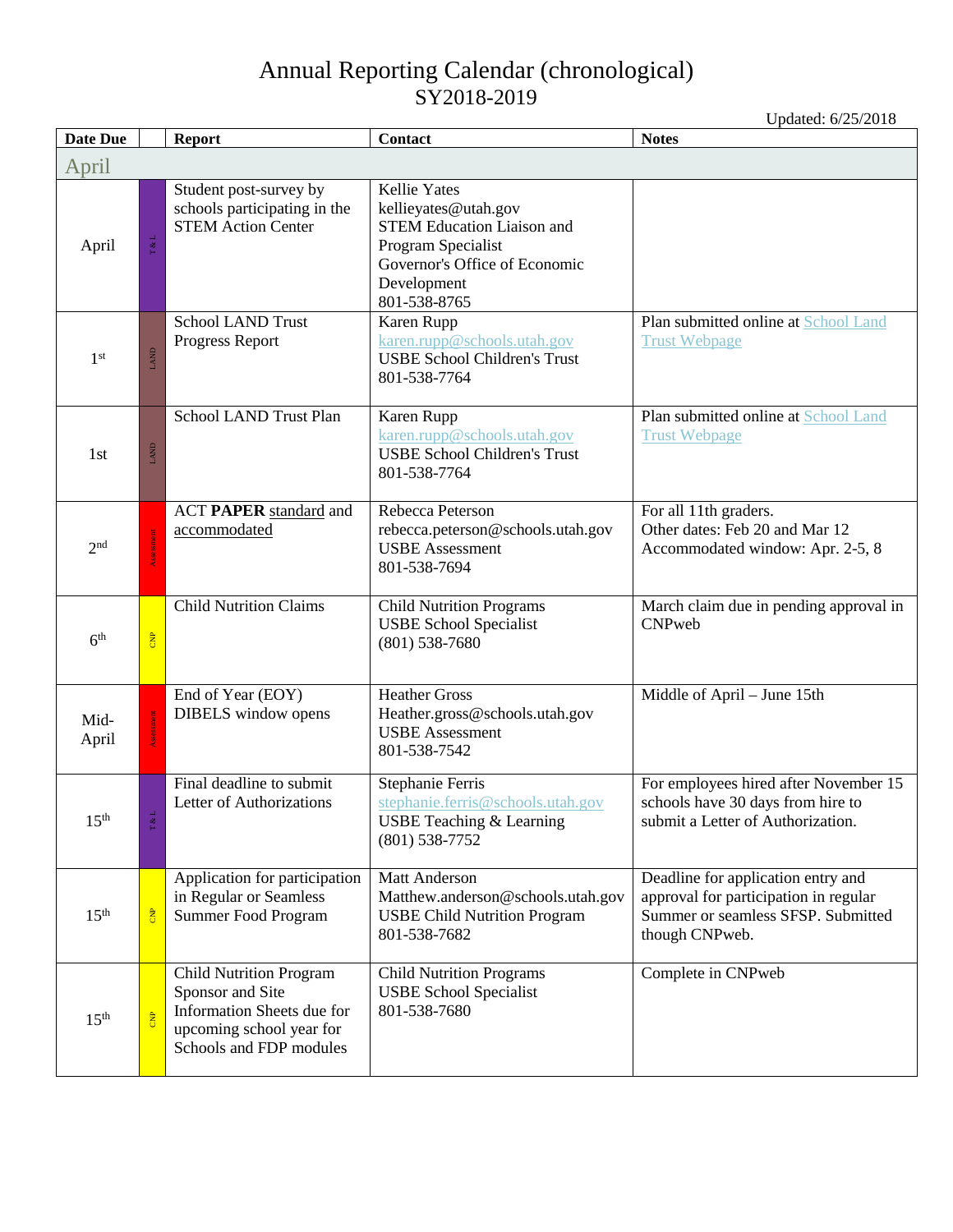| <b>Date Due</b>  |         | <b>Report</b>                                                                    | <b>Contact</b>                                                                                 | <b>Notes</b>                                                                                                                                                                                                                                                                                                                                                                                                   |
|------------------|---------|----------------------------------------------------------------------------------|------------------------------------------------------------------------------------------------|----------------------------------------------------------------------------------------------------------------------------------------------------------------------------------------------------------------------------------------------------------------------------------------------------------------------------------------------------------------------------------------------------------------|
| 30 <sup>th</sup> | Finance | <b>Utah Public Finance</b><br>(Transparency) Website<br>Submission               | <b>Darrell Swenson</b><br><b>State Division of Finance</b><br>$(801)$ 538-3059                 | For schools with annual revenues or<br>expenses greater than \$500,000.<br>Quarter Revenue & Expenses must be<br>uploaded within 30 days, except at year<br>end.<br>Note: the State Auditor will withhold all<br>State funding sources if the Charter<br>schools become delinquent in their<br>reporting. Recently, the Auditor has<br>decided this includes being delinquent in<br>reporting to Transparency. |
| 30 <sup>th</sup> | SPED    | <b>UPIPS</b> Improvement Plan                                                    | Lindsey Adams<br>lindsey.adams@schools.utah.gov<br><b>Special Education</b><br>$(801)538-7806$ | The LEA can submit an improvement<br>plan into the UPIPS system, based on<br>both compliance and outcomes data, and<br>receive feedback from USBE, if<br>necessary, to strengthen their PIP.<br>Complete plan is due June 30th.                                                                                                                                                                                |
| 30 <sup>th</sup> | SCSB    | Monthly report to school<br>districts (required of new<br>and expanding schools) | Rabecca Cisneros<br>rabecca.cisneros@schools.utah.gov<br><b>SCSB</b> Office<br>801-538-7990    | Reports submitted to affected school<br>districts. Reports must contain the<br>aggregate numbers of new students,<br>sorted by their resident school and grade<br>level, who have accepted enrollment.                                                                                                                                                                                                         |
| 31st             | Finance | File DWS wage report for<br>prior quarter                                        |                                                                                                |                                                                                                                                                                                                                                                                                                                                                                                                                |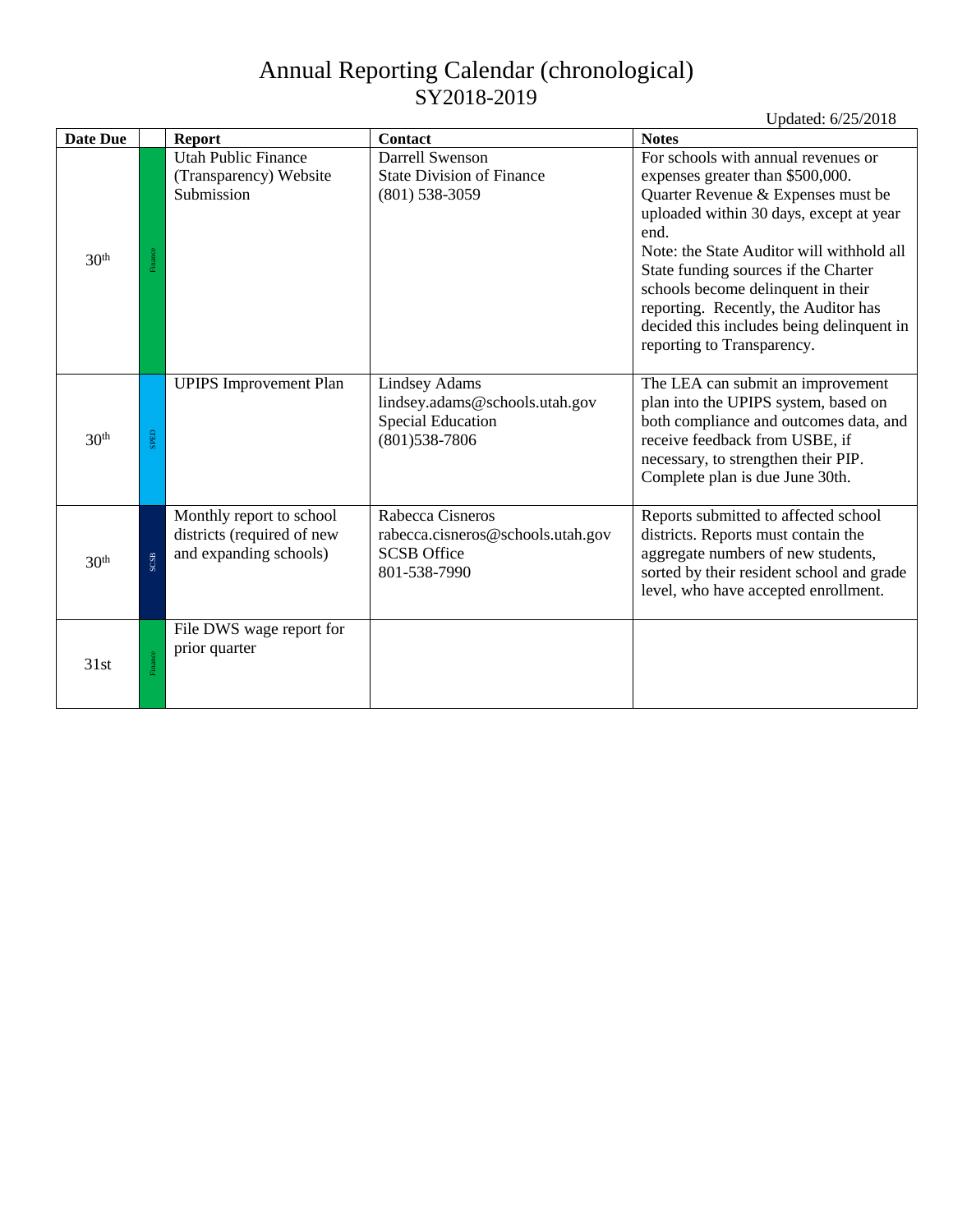<span id="page-22-0"></span>

| <b>Date</b><br><b>Due</b> | <b>Report</b>                                                                                                                                        | Contact                                                                                                                                                                | <b>Notes</b>                                                                                                                                                                                                                                                                    |
|---------------------------|------------------------------------------------------------------------------------------------------------------------------------------------------|------------------------------------------------------------------------------------------------------------------------------------------------------------------------|---------------------------------------------------------------------------------------------------------------------------------------------------------------------------------------------------------------------------------------------------------------------------------|
| May                       |                                                                                                                                                      |                                                                                                                                                                        |                                                                                                                                                                                                                                                                                 |
| May                       | Teacher post-survey by<br>schools participating in<br>the STEM Action<br>Center                                                                      | <b>Kellie Yates</b><br>kellieyates@utah.gov<br><b>STEM Education Liaison and</b><br>Program Specialist<br>Governor's Office of Economic<br>Development<br>801-538-8765 |                                                                                                                                                                                                                                                                                 |
| May                       | SSID collection for<br>schools participating in<br>the STEM Action<br>Center                                                                         | <b>Kellie</b> Yates<br>kellieyates@utah.gov<br><b>STEM Education Liaison and</b><br>Program Specialist<br>Governor's Office of Economic<br>Development<br>801-538-8765 | SSIDs of students who have used products<br>through the end of April.                                                                                                                                                                                                           |
| 1 <sup>st</sup>           | Begin CACTUS<br>Educator assignment<br>data finalization for<br>school year just ended,<br>non-returning<br>educators terminated in<br><b>CACTUS</b> | <b>Travis Rawlings</b><br>travis.rawlings@school.utah.gov<br><b>USBE Teaching &amp; Learning</b><br>$(801)$ 538-7601                                                   | Year-end update of teacher information into the<br>CACTUS database. Extracted data used to fund<br>the Professional Staff Cost formula, and to<br>publish the average salaries, FTE counts, and<br>staffing ratios.                                                             |
| 1 <sup>st</sup>           | Program Self-<br>Evaluation                                                                                                                          | Kim Herrera<br>School Counseling Program<br>Specialist<br>801-538-7647<br><b>Holly Todd</b><br>School Counseling Program<br>Specialist<br>801-538-7643                 | An annual self-evaluation, using the performance<br>review document, is an online survey that is<br>required annually for all schools as part of the<br>school counseling program funding process. The<br>survey link is available from April 1 - May 1 of<br>each school year. |
| 1 <sup>st</sup>           | Electronic Report of<br><b>Interim Reviews</b>                                                                                                       | Kim Herrera<br>School Counseling Program<br>Specialist<br>801-538-7647<br><b>Holly Todd</b><br>School Counseling Program<br>Specialist<br>801-538-7643                 | Approved school counseling programs are required<br>to submit an Interim Review Report every 3-years.                                                                                                                                                                           |
| 1 <sup>st</sup>           | New Schools Letter of<br>Intent                                                                                                                      | Kim Herrera<br>School Counseling Program<br>Specialist<br>801-538-7647<br><b>Holly Todd</b><br>School Counseling Program<br>Specialist<br>801-538-7643                 | New schools requesting school counseling program<br>funding must submit a letter of intent by May 1.<br>Refer to Chapter 5 of the Utah College and Career<br>Readiness School Counseling Program Model for<br>further guidance.                                                 |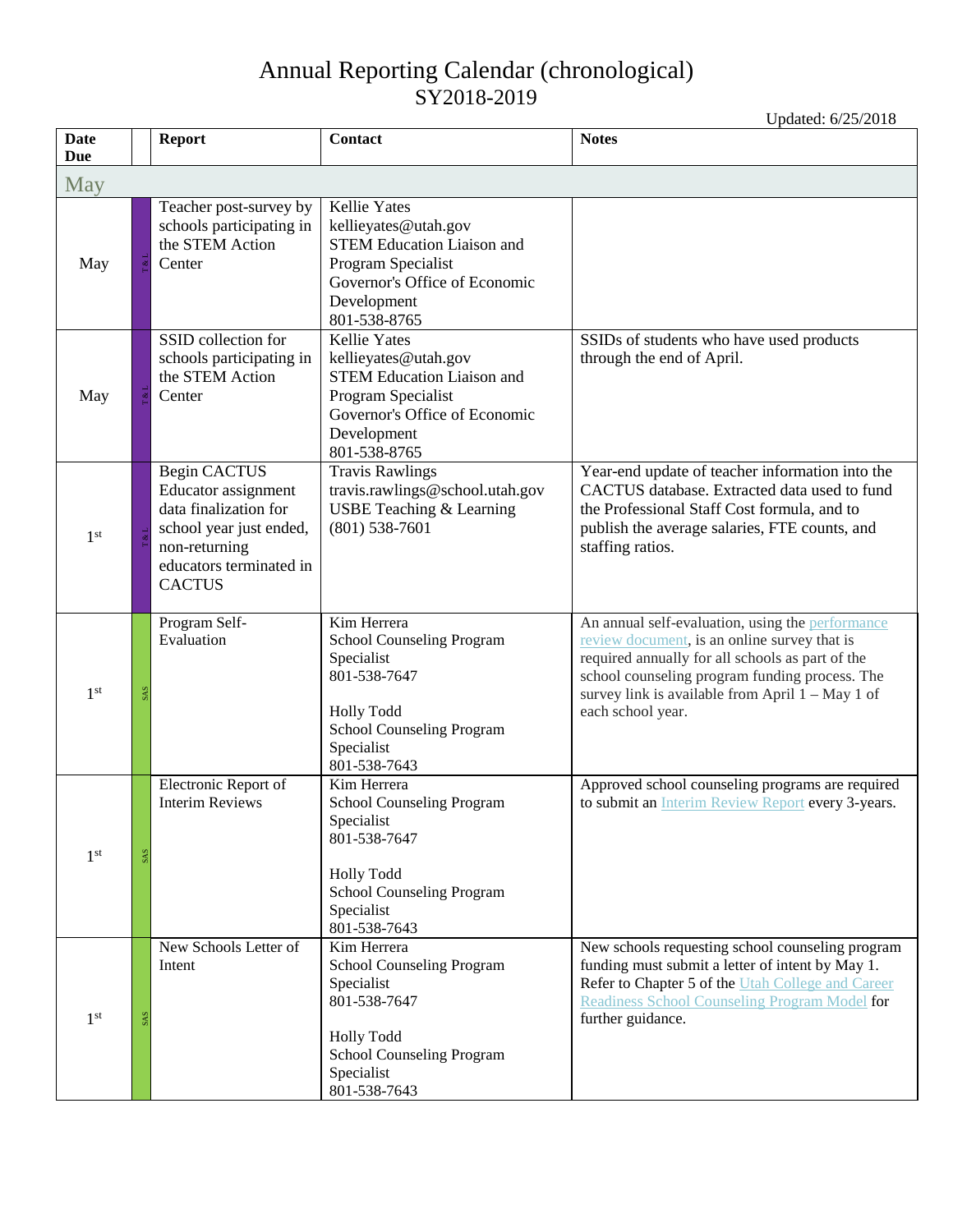| <b>Date</b><br><b>Due</b>           |     | <b>Report</b>                                                                                                                        | <b>Contact</b>                                                                                           | <b>Notes</b>                                                                                                                                                                                                                                |
|-------------------------------------|-----|--------------------------------------------------------------------------------------------------------------------------------------|----------------------------------------------------------------------------------------------------------|---------------------------------------------------------------------------------------------------------------------------------------------------------------------------------------------------------------------------------------------|
| 6 <sup>th</sup>                     |     | <b>Child Nutrition Claims</b>                                                                                                        | <b>Child Nutrition Programs</b><br><b>USBE School Specialist</b><br>$(801)$ 538-7680                     | April claim due in pending approval in CNPweb                                                                                                                                                                                               |
| 9th                                 |     | <b>Teacher Salary</b><br><b>Supplement Program</b><br>approvals for 3rd<br>Trimester, 2nd<br>Semester and all<br>Annual applications | Jane Conway<br>jane.conway@schools.utah.gov<br><b>USBE Teaching &amp; Learning</b><br>$(801)$ 538-7580   | Must be reviewed and approved by the LEA<br>starting May 2nd and completed no later than 5<br>p.m. May 9th. See<br>https://tssp.schools.utah.gov/handler                                                                                    |
| 15 <sub>th</sub>                    |     | Application for<br>participation in School<br>Meal Programs (FDP,<br>NSLP, SBP, SMP,<br>ASSP, FFVP)                                  | Kim Loveland<br>kim.loveland@schools.utah.gov<br><b>USBE Child Nutrition Program</b><br>$(801)$ 538-7684 | Deadline for application entry and approval for<br>participation in National School Lunch,<br>Breakfast, Milk, Snack and Fresh Fruit and<br>Vegetable Programs. Submitted through CNPweb<br>http://cnpweb.schools.utah.gov/cnpweb/Login.asp |
| 17 <sup>th</sup>                    |     | <b>Utah Aspire Plus</b><br>Assessment testing<br>window closes                                                                       | Rebecca Peterson<br>rebecca.peterson@schools.utah.gov<br><b>USBE</b> Assessment<br>801-538-7694          | For 9-10 graders, English, Reading, Mathematics,<br>and Science.<br>Opens March 25                                                                                                                                                          |
| 31st                                | CSB | Monthly report to<br>school districts<br>(required of new and<br>expanding schools)                                                  | Rabecca Cisneros<br>rabecca.cisneros@schools.utah.gov<br><b>SCSB</b> Office<br>801-538-7990              | Reports submitted to affected school districts.<br>Reports must contain the aggregate numbers of<br>new students, sorted by their resident school and<br>grade level, who have accepted enrollment.                                         |
| End of<br>$May -$<br>End of<br>June |     | <b>KEEP Exit</b><br>Assessment                                                                                                       | Liz Williams<br>liz.williams@schools.utah.gov<br><b>USBE Kindergarten Specialist</b><br>801-538-7721     | Last 4 weeks of kindergarten                                                                                                                                                                                                                |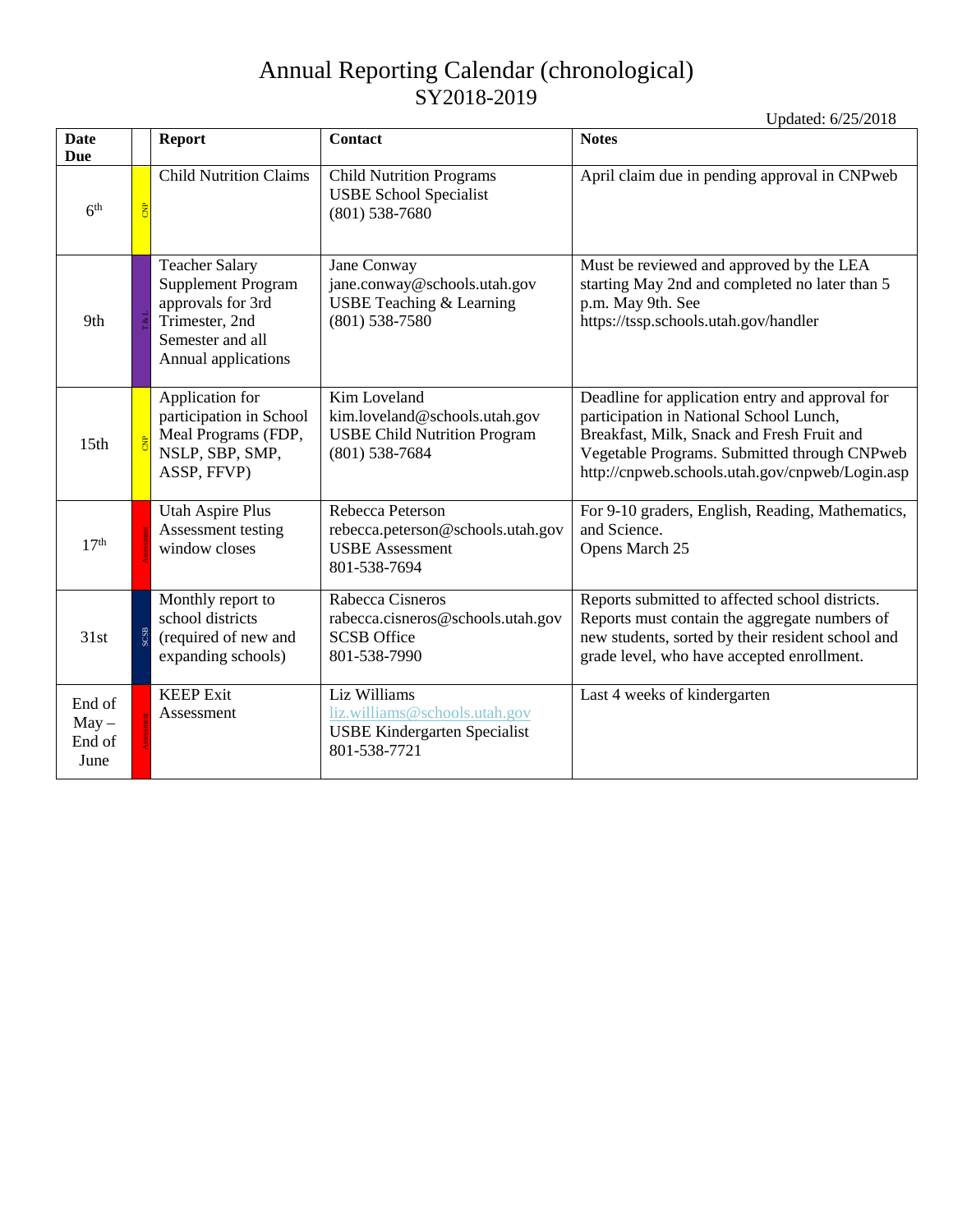<span id="page-24-0"></span>

| <b>Date</b><br><b>Due</b> |  | <b>Report</b>                                                                                                                                                                                                                                   | <b>Contact</b>                                                                                                                                                | <b>Notes</b>                                                                                                                                                                                                                                                                                                                                                                                                                                                                                                                                                                                                                             |  |
|---------------------------|--|-------------------------------------------------------------------------------------------------------------------------------------------------------------------------------------------------------------------------------------------------|---------------------------------------------------------------------------------------------------------------------------------------------------------------|------------------------------------------------------------------------------------------------------------------------------------------------------------------------------------------------------------------------------------------------------------------------------------------------------------------------------------------------------------------------------------------------------------------------------------------------------------------------------------------------------------------------------------------------------------------------------------------------------------------------------------------|--|
| June                      |  |                                                                                                                                                                                                                                                 |                                                                                                                                                               |                                                                                                                                                                                                                                                                                                                                                                                                                                                                                                                                                                                                                                          |  |
| Before<br>school<br>Ends  |  | Publicly post the LEA's<br>definition of directory<br>information and<br>describe how a student<br>data manager may share<br>personally identifiable<br>information that is<br>directory information.                                           | David Sallay<br>David.sallay@schools.utah.gov<br><b>USBE Data Privacy Auditor</b><br>801-538-7758                                                             |                                                                                                                                                                                                                                                                                                                                                                                                                                                                                                                                                                                                                                          |  |
| Before<br>school<br>Ends  |  | Provide training<br>regarding the<br>confidentiality of<br>student data to any<br>employee with access to<br>education records as<br>defined in FERPA.<br>Send materials used for<br>trainings and the date in<br>which it was<br>accomplished. | David Sallay<br>David.sallay@schools.utah.gov<br><b>USBE Data Privacy Auditor</b><br>801-538-7758                                                             | School employees annually submit a certified<br>statement to the LEA's student data manager,<br>certifying that the school employee completed the<br>LEA's required student privacy training and<br>understands student privacy requirements.                                                                                                                                                                                                                                                                                                                                                                                            |  |
| 1 <sup>st</sup>           |  | <b>Request for Funding</b><br>(RFF)                                                                                                                                                                                                             | Kim Herrera<br>School Counseling Program<br>Specialist<br>801-538-7647<br><b>Holly Todd</b><br><b>School Counseling Program</b><br>Specialist<br>801-538-7643 | Funding appropriated by the Utah State Legislature<br>for the continuation of the School Counseling<br>Program will be available to districts through the<br>RFF application process. The school districts or<br>charter schools will receive continued support from<br>this funding source provided by the Utah State<br>Legislature through the Utah State Board of<br>Education based upon performance and adherence to<br>the standards cited in Utah State Board of Education<br>Rule R277-462-3. Disbursement criteria shall remain<br>consistent with the enrollment allocations and<br>priority for funding noted in R277-462-3. |  |
| 1 <sup>st</sup>           |  | Data Projects                                                                                                                                                                                                                                   | Kim Herrera<br>School Counseling Program<br>Specialist<br>801-538-7647<br><b>Holly Todd</b><br><b>School Counseling Program</b><br>Specialist<br>801-538-7643 | Schools receiving Utah College and Career<br>Readiness School Counseling Program funds are<br>required to submit a data project to the USBE using<br>the data project template.                                                                                                                                                                                                                                                                                                                                                                                                                                                          |  |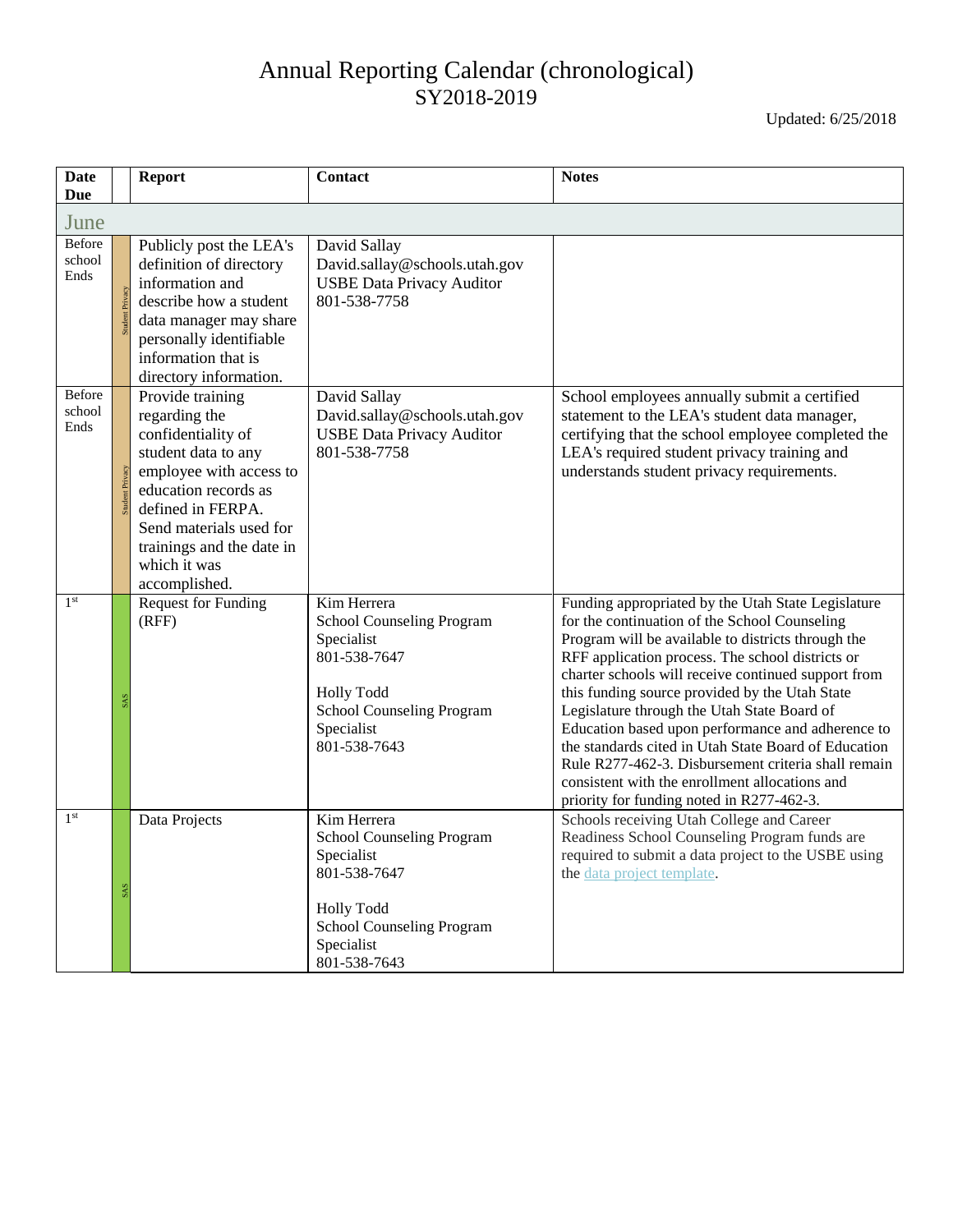| <b>Date</b><br><b>Due</b> |            | <b>Report</b>                                                                                                    | <b>Contact</b>                                                                                                                                         | <b>Notes</b>                                                                                                                                                                                                                                                                                                                                                                                                                                                                                                                                                                                                                                                                                                                                                                                                                              |
|---------------------------|------------|------------------------------------------------------------------------------------------------------------------|--------------------------------------------------------------------------------------------------------------------------------------------------------|-------------------------------------------------------------------------------------------------------------------------------------------------------------------------------------------------------------------------------------------------------------------------------------------------------------------------------------------------------------------------------------------------------------------------------------------------------------------------------------------------------------------------------------------------------------------------------------------------------------------------------------------------------------------------------------------------------------------------------------------------------------------------------------------------------------------------------------------|
| 1 <sup>st</sup>           |            | Funding Application for<br>the College and Career<br>Awareness course and<br>End of Year Summary                 | <b>Ashley Higgs</b><br><b>USBE Career Technology</b><br>Education<br>$(801)$ 538-7594                                                                  | The Funding Application for the upcoming FY<br>(completed by CTE Directors) and the End of<br>Year Summary for the current SY (completed by<br>teams and send to CTE Director for signature)<br>forms are on the College & Career Awareness<br>website under "Accountability Forms":<br>https://www.schools.utah.gov/cte/awareness/form<br>The Funding Application can be found also on the<br>CTE Funding page under "State". The<br>Legislative Estimates for the proposed budgets<br>are shown there under "Allocation Tables";<br>"State Allocation Tables", "FY#, College and<br>Career Awareness Allocation Table":<br>http://www.schools.utah.gov/CTE/funding/State.a<br>spx Funding Applications are sent through Adobe<br>Acrobat or Adobe Acrobat DC using the Submit<br>Form button located in the upper-right hand<br>corner. |
| 1 <sup>st</sup>           | <b>CTE</b> | New School<br>Applications due for<br>College and Career<br>Awareness                                            | <b>Ashley Higgs</b><br><b>USBE Career Technology</b><br>Education<br>$(801)$ 538-7594                                                                  | For more information and application see:<br>https://www.schools.utah.gov/cte/awareness/news<br>chool                                                                                                                                                                                                                                                                                                                                                                                                                                                                                                                                                                                                                                                                                                                                     |
| 6 <sup>th</sup>           |            | <b>Child Nutrition Claims</b>                                                                                    | <b>Child Nutrition Programs</b><br><b>USBE School Specialist</b><br>$(801)$ 538-7680                                                                   | May claim due in pending approval in CNPweb                                                                                                                                                                                                                                                                                                                                                                                                                                                                                                                                                                                                                                                                                                                                                                                               |
| 7 <sup>th</sup>           |            | <b>DLM/UAA Spring</b><br><b>Assessment Window</b><br>Closes                                                      | <b>Tracy Gooley</b><br>tracy.gooley@schools.utah.gov<br><b>USBE Special Education</b><br>$(801)$ 538-7887                                              | Students who are eligible for the alternate<br>assessment must have 1% marked within their<br>special education record (SCRAM), and be<br>enrolled in an appropriate course.                                                                                                                                                                                                                                                                                                                                                                                                                                                                                                                                                                                                                                                              |
| 15 <sup>th</sup>          |            | <b>Grant for School Based</b><br>Mental Health (SBMH)<br>Services Recipient<br>Accountability and Data<br>Report | Kim Herrera<br>School Counseling Program<br>Specialist<br>801-538-7647<br><b>Holly Todd</b><br>School Counseling Program<br>Specialist<br>801-538-7643 | Recipients of the SBMH grant must submit the<br>annual Accountability and Data Report for each<br>school receiving funding which indicates outcomes<br>based on identified goals.                                                                                                                                                                                                                                                                                                                                                                                                                                                                                                                                                                                                                                                         |
| 15 <sup>th</sup>          | Health     | <b>Immunization Status</b><br><b>Final Report</b>                                                                | Nasrin Zandkarimi<br><b>Utah Department of Health</b><br>$(801)$ 538-9450                                                                              | Report ONLY if your Nov 30 report included<br>students who were "Conditional Admission" or<br>"Out of Compliance".                                                                                                                                                                                                                                                                                                                                                                                                                                                                                                                                                                                                                                                                                                                        |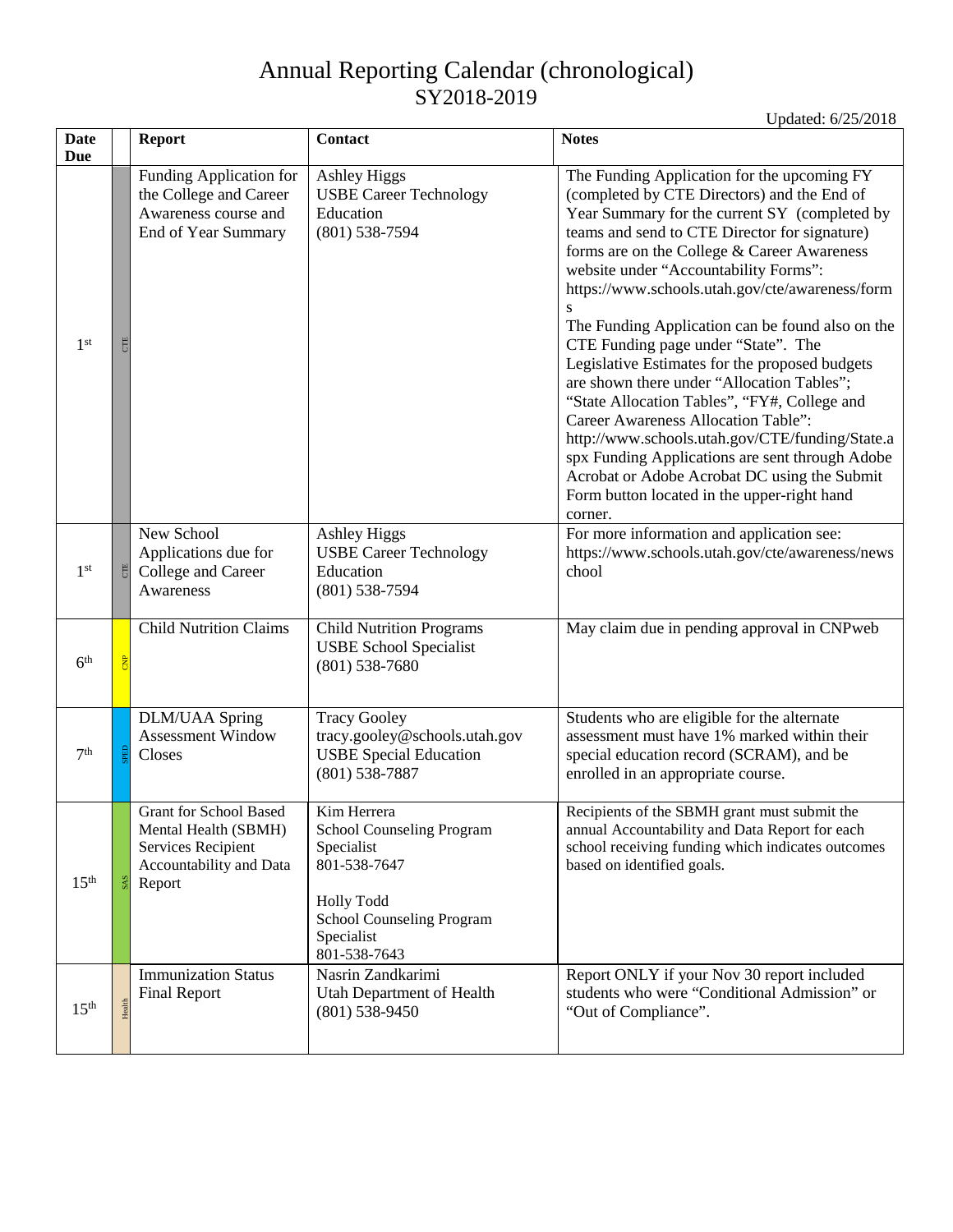| Date<br>Due      |      | <b>Report</b>                                                                                            | Contact                                                                                                                                       | <b>Notes</b>                                                                                                                                                                                                            |
|------------------|------|----------------------------------------------------------------------------------------------------------|-----------------------------------------------------------------------------------------------------------------------------------------------|-------------------------------------------------------------------------------------------------------------------------------------------------------------------------------------------------------------------------|
| 15 <sup>th</sup> |      | <b>Vision Reports</b>                                                                                    | <b>Scot Wells</b><br>swells@utah.gov<br>The Division of Services for the<br><b>Blind and Visually Impaired</b><br>(DSBVI)<br>$(801)$ 323-4343 | Due on the 15th or before the school ends for the<br>school year.<br>Add reports through at olderblind.com                                                                                                              |
| 15 <sup>th</sup> |      | Last day for End of<br>Year DIEBLS testing<br>window                                                     | <b>Heather Gross</b><br>Heather.gross@schools.utah.gov<br><b>USBE</b> Assessment<br>801-538-7542                                              | For grades 1-3. Testing window mid-April - June<br>15. Data entered by June 30.                                                                                                                                         |
| 15 <sup>th</sup> |      | <b>KEEP Exit Data is Due</b>                                                                             | Liz Williams<br>liz.williams@schools.utah.gov<br><b>USBE Kindergarten Specialist</b><br>801-538-7721                                          | The KEEP Exit data is due in the Data Gateway<br>by June $15th$ .                                                                                                                                                       |
| 15 <sup>th</sup> |      | <b>Spring Standards</b><br>Assessment testing<br>window closes                                           | Kim Rathke<br>kim.rathke@schools.utah.gov<br><b>USBE</b> Assessment<br>$(801)$ 538-7876                                                       | LEAs are responsible for determining school<br>testing windows for each assessed course (R277-<br>404). Assessments must be administered at the<br>end of instruction and while a student is enrolled<br>in the course. |
| 30 <sup>th</sup> | SCSB | Monthly report to<br>school districts<br>(required of new and<br>expanding schools)                      | Rabecca Cisneros<br>rabecca.cisneros@schools.utah.gov<br><b>SCSB</b> Office<br>801-538-7990                                                   | Reports submitted to affected school districts.<br>Reports must contain the aggregate numbers of<br>new students, sorted by their resident school and<br>grade level, who have accepted enrollment.                     |
| 30 <sup>th</sup> |      | Complete CACTUS<br>update                                                                                | Erica Horsley<br>erica.horsley@schools.utah.gov<br><b>USBE Teaching &amp; Learning</b><br>$(801) 538 - 7741$                                  | All information should be correct and complete in<br>CACTUS, including removal of teachers not<br>returning for the next school year.                                                                                   |
| 30 <sup>th</sup> |      | <b>UPIPS Corrective</b><br>Action Plan (CAP) and<br>Program Improvement<br>Plan (PIP) progress<br>report | <b>Lindsey Adams</b><br>lindsey.adams@schools.utah.gov<br><b>USBE Special Education</b><br>$(801)$ 538-7806                                   | Submit electronically either via the UPIPS<br>website https://upips.schools.utah.gov                                                                                                                                    |
| 30 <sup>th</sup> |      | <b>Special Education</b><br>Personnel Report                                                             | Cole Shakespear<br>Cole.Shakespear@schools.utah.go<br>V<br><b>USBE Special Education</b><br>801-538-7576                                      | Each LEA must submit a report within UPIPS of<br>the number and qualification of special education<br>and related services staff.                                                                                       |
| 30 <sup>th</sup> |      | <b>Intensive Services Fund</b>                                                                           | Cole Shakespear<br>Cole.Shakespear@schools.utah.go<br>$\mathbf V$<br><b>USBE Special Education</b><br>801-538-7576                            | Required from LEAs requesting support for<br>students whose special education services cost<br>more than 3x the state average (about \$20,000).<br>Submitted as an excel file via email.                                |